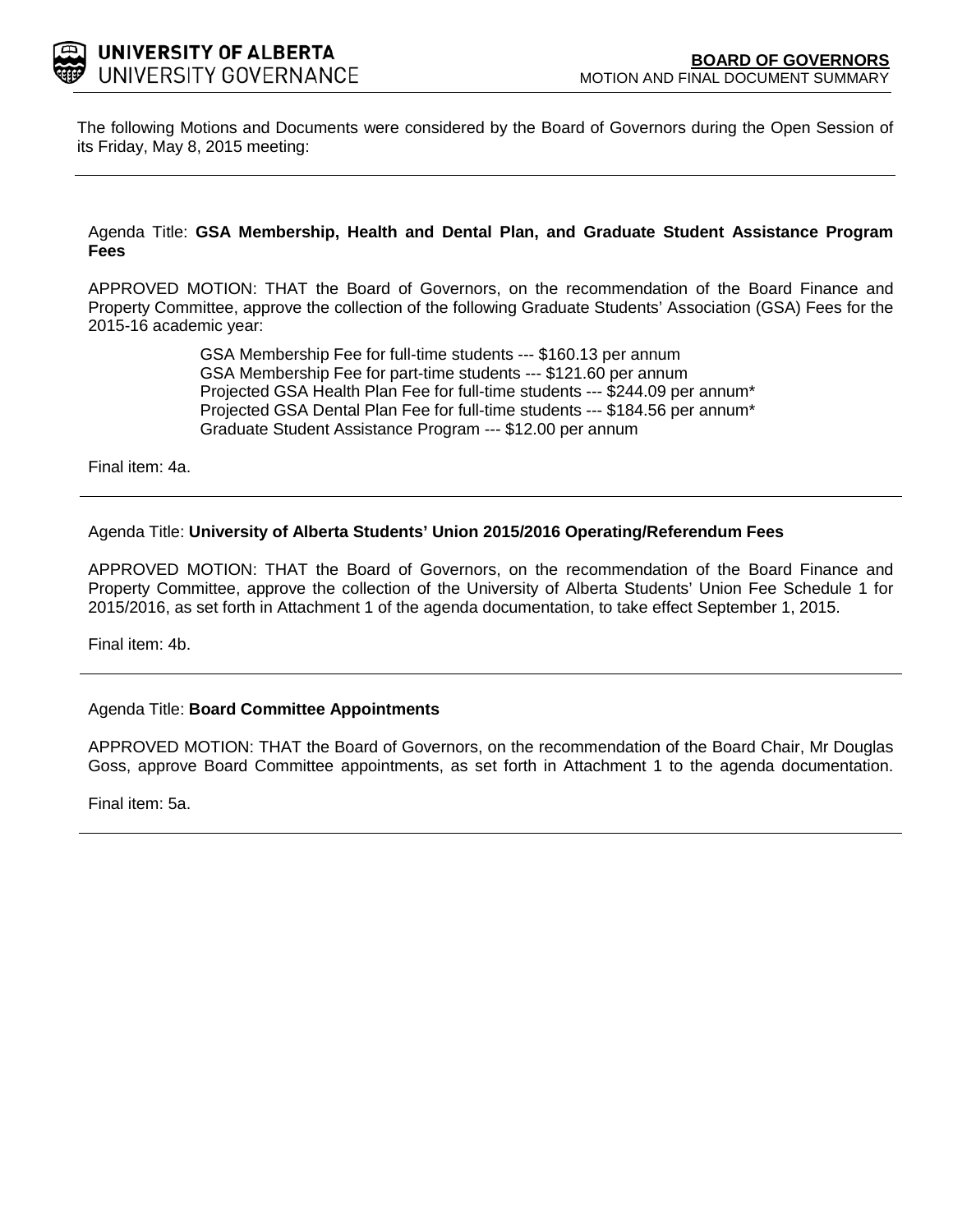<span id="page-1-0"></span>

Item No. 4a

## **OUTLINE OF ISSUE**

### Agenda Title: **GSA Membership, Health and Dental Plan, and Graduate Student Assistance Program Fees**

**Motion**: THAT the Board of Governors, on the recommendation of the Board Finance and Property Committee, approve the collection of the following Graduate Students' Association (GSA) Fees for the 2015- 16 academic year:

> GSA Membership Fee for full-time students --- \$160.13 per annum GSA Membership Fee for part-time students --- \$121.60 per annum Projected GSA Health Plan Fee for full-time students --- \$244.09 per annum**\*** Projected GSA Dental Plan Fee for full-time students --- \$184.56 per annum**\*** Graduate Student Assistance Program --- \$12.00 per annum

#### **Item**

| <b>Action Requested</b> | $\boxtimes$ Approval Recommendation Discussion/Advice Information |  |
|-------------------------|-------------------------------------------------------------------|--|
| Proposed by             | <b>Graduate Students' Association</b>                             |  |
| Presenter               | Colin More, President, Graduate Students' Association             |  |
| Subject                 | GSA Membership, GSA Health and Dental Plan, and Graduate Student  |  |
|                         | Assistance Plan Fees                                              |  |

### **Details**

| Responsibility                  | <b>Graduate Students' Association</b>                                                                                                                                                                                                                                                                                                                                                                             |  |
|---------------------------------|-------------------------------------------------------------------------------------------------------------------------------------------------------------------------------------------------------------------------------------------------------------------------------------------------------------------------------------------------------------------------------------------------------------------|--|
| The Purpose of the Proposal is  | To approve the collection of Graduate Students' Association Fees for the                                                                                                                                                                                                                                                                                                                                          |  |
| (please be specific)            | 2015-16 academic year.                                                                                                                                                                                                                                                                                                                                                                                            |  |
| The Impact of the Proposal is   | Adjusted charge per graduate student for the GSA Membership Fee and                                                                                                                                                                                                                                                                                                                                               |  |
|                                 | GSA Health and Dental Plan fee.                                                                                                                                                                                                                                                                                                                                                                                   |  |
| Replaces/Revises (eg, policies, | 2014-2015 Approval of Collection of Graduate Students' Association                                                                                                                                                                                                                                                                                                                                                |  |
| resolutions)                    | Membership, GSA Health and Dental Plan and Graduate Student                                                                                                                                                                                                                                                                                                                                                       |  |
|                                 | Assistance Program Fees.                                                                                                                                                                                                                                                                                                                                                                                          |  |
| Timeline/Implementation Date    | September 1, 2015                                                                                                                                                                                                                                                                                                                                                                                                 |  |
| <b>Estimated Cost</b>           | N/A                                                                                                                                                                                                                                                                                                                                                                                                               |  |
| Sources of Funding              | Fees assessed to graduate students.                                                                                                                                                                                                                                                                                                                                                                               |  |
| <b>Notes</b>                    | The proposed GSA Membership Fees have been increased by Alberta<br>CPI (2.2%) per annum for both full-time and part-time students as set out<br>in GSA Bylaws (Part II, Section 2.2 "Membership fees shall be indexed<br>annually to inflation as measured by the Alberta Consumer Price Index").<br>The fee increase was approved by the GSA Council on 23 February<br>2015.                                     |  |
|                                 | There is an 8% increase in the GSA Health and Dental Plan Fee. The<br>actual increase to the cost of the Plan has been projected at 11%. GSA<br>Council will be considering a proposal to approve payment of the GSA<br>Health Plan and GSA Dental Plan Fee for 2015-2016 above the fee<br>contribution collected from graduate students of \$428.65 from the GSA<br>Health and Dental Plan Reserve Fund (HDPRF). |  |
|                                 | There is no change in the Graduate Student Assistance Program Fee.                                                                                                                                                                                                                                                                                                                                                |  |

### **Alignment/Compliance**

| Alignment with Guiding | Dare to Discover, Dare to Deliver, Comprehensive Institutional Plan, |
|------------------------|----------------------------------------------------------------------|
| Documents              | Other                                                                |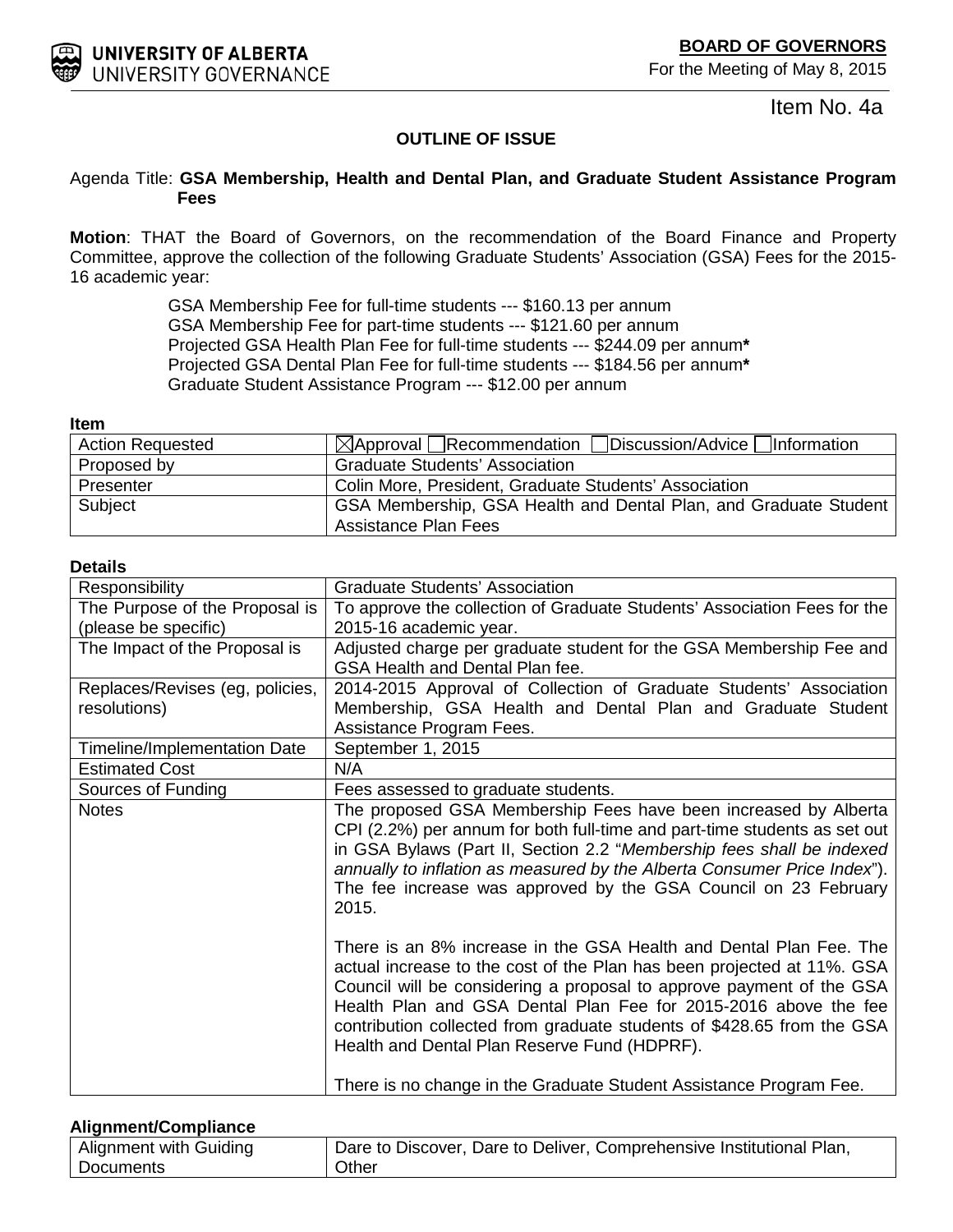## **BOARD OF GOVERNORS**

For the Meeting of May 8, 2015



# Item No. 4a

| Compliance with Legislation,<br>Policy and/or Procedure<br>Relevant to the Proposal<br>(please <b>quote</b> legislation and<br>include identifying section<br>numbers) | 1. Post-Secondary Learning Act (PSLA) Section 95(2) "The council of<br>a student organization may make bylaws governing<br>in the case of a graduate students association, the maintenance<br>f)<br>of the association by the levy of membership fees on its<br>members."                                                                                                                       |
|------------------------------------------------------------------------------------------------------------------------------------------------------------------------|-------------------------------------------------------------------------------------------------------------------------------------------------------------------------------------------------------------------------------------------------------------------------------------------------------------------------------------------------------------------------------------------------|
|                                                                                                                                                                        | 2. PSLA Section 95(1) "The business and affairs of a student<br>organization of a public post-secondary institution must be<br>managed by a council []"                                                                                                                                                                                                                                         |
|                                                                                                                                                                        | 3. PSLA Section 96(1) "The graduate students association of a<br>university has the exclusive authority, on behalf of the graduate<br>students, to negotiate and enter into an agreement with respect<br>to the employment of graduate students with the board of the<br>university."                                                                                                           |
|                                                                                                                                                                        | 4. PSLA Section 62: "Delegation of powers<br>"A board may delegate in writing to any person any power, duty or<br>function conferred or imposed on it by this Act, except the power to<br>make bylaws."                                                                                                                                                                                         |
|                                                                                                                                                                        | 5. Board Finance and Property Committee (BFPC) Terms of<br><b>Reference Section 3.d:</b>                                                                                                                                                                                                                                                                                                        |
|                                                                                                                                                                        | "d) review and recommend to the Board tuition and other like fees."                                                                                                                                                                                                                                                                                                                             |
|                                                                                                                                                                        | <b>BFPC Terms of Reference Section 4: "LIMITATIONS ON</b><br>6.<br><b>DELEGATION BY THE BOARD</b><br>4. The general delegation of authority by the Board to the<br>Committee shall be limited as set out in this paragraph.<br>Notwithstanding the general delegation of authority to the<br>Committee set out in paragraph 3, the Board shall:<br>4. (e) approve tuition and other like fees;" |

## **Routing** (Include meeting dates)

| <b>Consultative Route</b>      | <b>GSA Membership Fee:</b>                                        |  |
|--------------------------------|-------------------------------------------------------------------|--|
| (parties who have seen the     | GSA Budget and Finance Committee (December 9, 2014) -             |  |
| proposal and in what capacity) | <b>Recommends to GSA Council</b>                                  |  |
|                                | GSA Board (January 28, 2015) – Recommends to GSA Council          |  |
|                                | GSA Council (February 23, 2015) - Approves                        |  |
|                                | <b>Graduate Student Assistance Program Fee:</b>                   |  |
|                                | GSA Labour Relations Committee, GSA Negotiating Committee (August |  |
|                                | 2014)                                                             |  |
|                                | GSA Budget and Finance Committee (December 9, 2014) -             |  |
|                                | Recommends to GSA Council                                         |  |
|                                | GSA Board (January 28, 2015) – Recommends to GSA Council          |  |
|                                | GSA Council (February 23, 2015) - Approves                        |  |
|                                |                                                                   |  |
|                                | <b>GSA Health and Dental Plan Fee:</b>                            |  |
|                                | GSA Board (April 1, 2015) – Proposes use of the HDPRF to the GSA  |  |
|                                | Budget and Finance Committee and recommends the Fee to GSA        |  |
|                                | Council                                                           |  |
|                                | GSA Budget and Finance Committee (April 1, 2015) – Recommends use |  |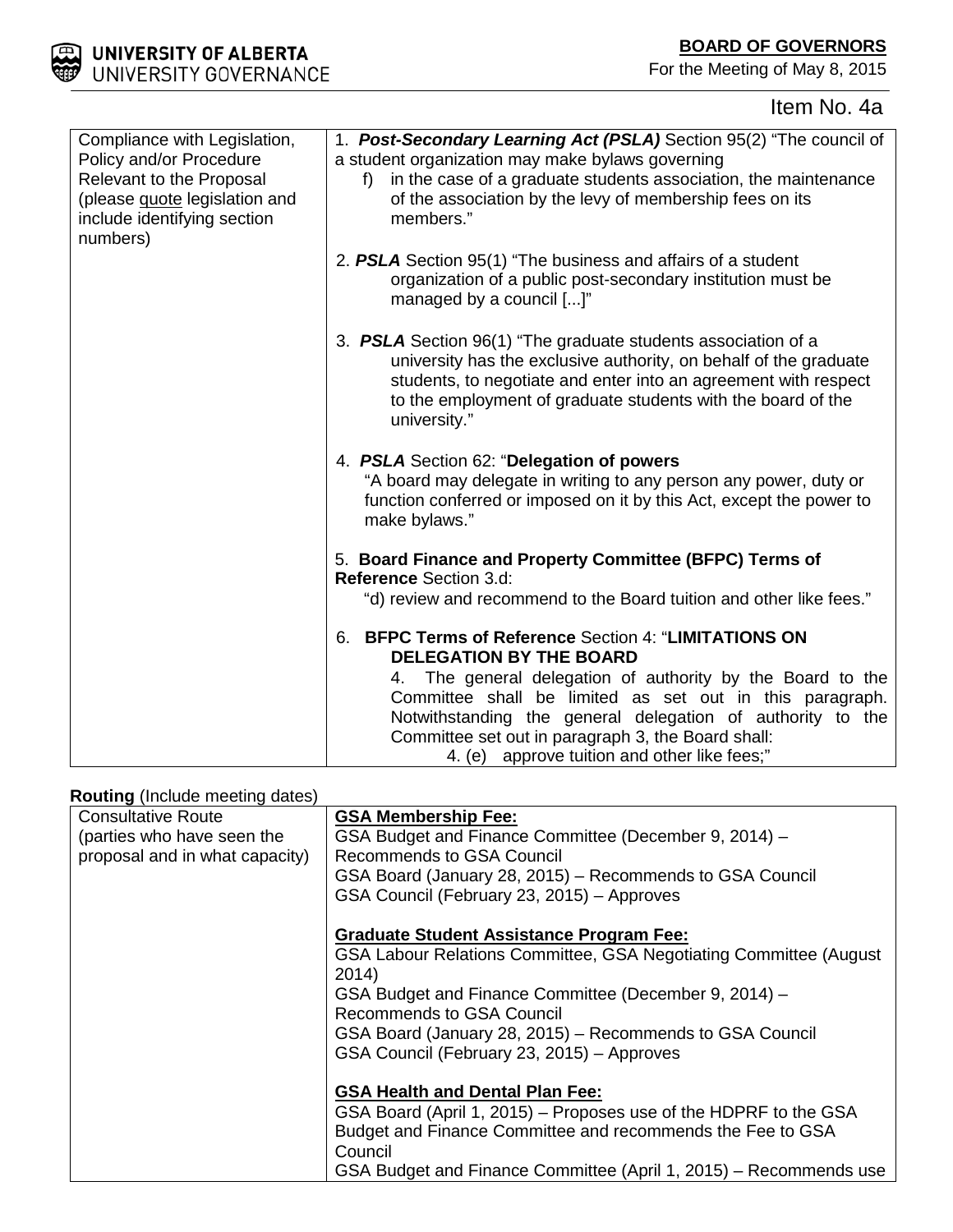



Item No. 4a

|                                                          | of the HDPRF to GSA Council<br>GSA Council (April 20, 2015) - For Consideration                                                                                           |
|----------------------------------------------------------|---------------------------------------------------------------------------------------------------------------------------------------------------------------------------|
| Approval Route (Governance)<br>(including meeting dates) | GSA Budget and Finance Committee (GSA Membership and Graduate<br>Student Assistance Program fees, December 9, 2014) - Recommends<br>to GSA Council                        |
|                                                          | GSA Board (GSA Membership and Graduate Student Assistance<br>Program fees, January 28, 2015) - Recommends to GSA Council                                                  |
|                                                          | GSA Council (GSA Membership and Graduate Student Assistance<br>Program fees, February 23, 2015) - Approves                                                                |
|                                                          | GSA Board (GSA Health and Dental Plan Fee, April 1, 2015) – Proposes<br>use of the HDPRF to the GSA Budget and Finance Committee and<br>recommends the Fee to GSA Council |
|                                                          | GSA Budget and Finance Committee (GSA Health and Dental Plan Fee,<br>April 1, 2015) - Recommends use of the HDPRF to GSA Council                                          |
|                                                          | GSA Council (GSA Health and Dental Plan Fee, April 20, 2015) - For<br>Consideration                                                                                       |
|                                                          | Board Finance and Property Committee – April 21, 2015 (to recommend<br>on approval of collection of GSA Fees to the Board of Governors)                                   |
|                                                          | Board of Governors - May 8, 2015 (for approval of collection of GSA<br>Fees)                                                                                              |
| <b>Final Approver</b>                                    | <b>Board of Governors</b>                                                                                                                                                 |

Attachment:

- 1. Letter to Mr. Douglas Goss from Nathan Andrews, President, Graduate Students' Association, dated April 15, 2015
- *Prepared by:* Nathan Andrews, President, Graduate Students' Association, *gsa.president@ualberta.ca,* (780) 492-2175

Revised: 5/1/2015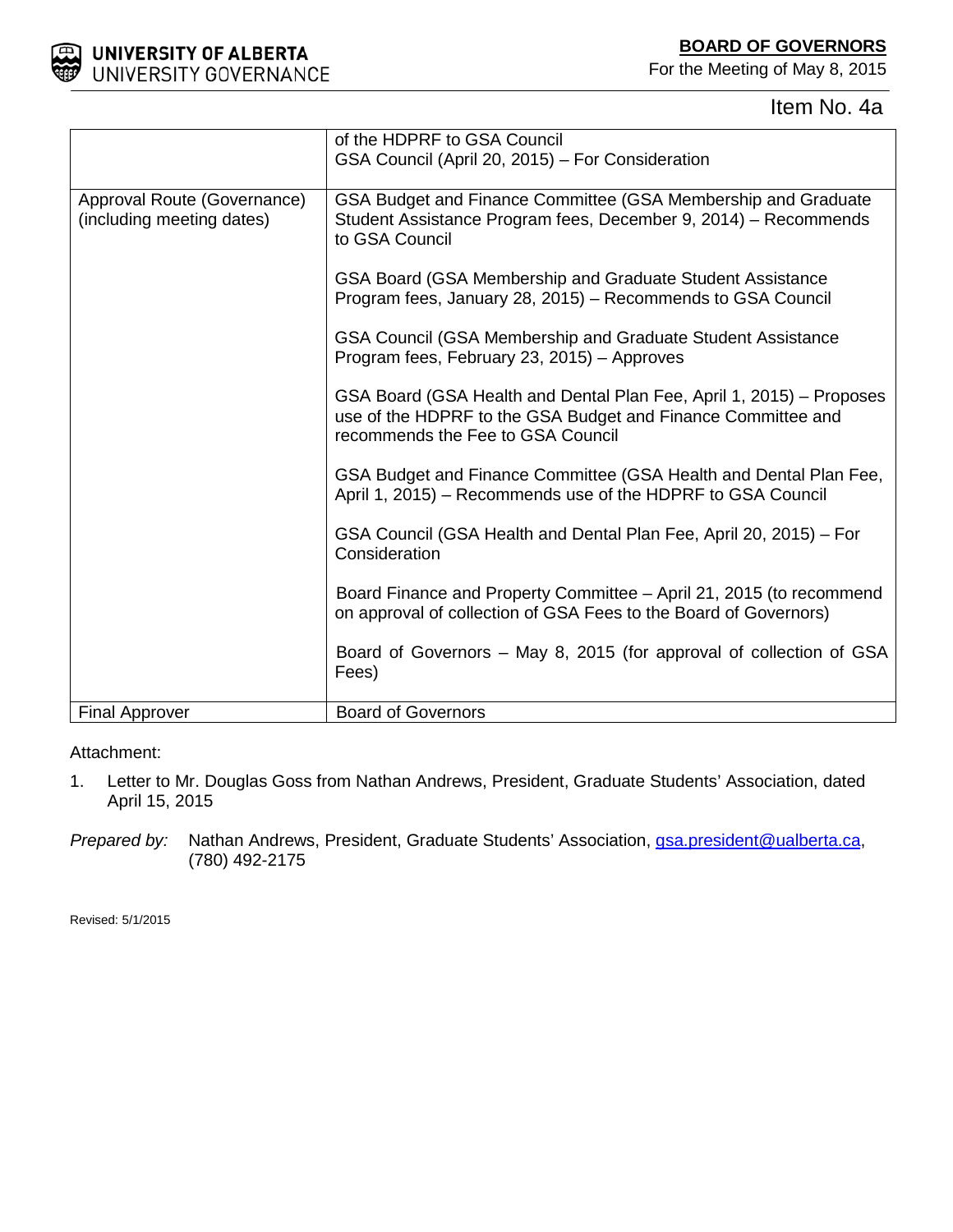

Mr. Douglas Goss 7 April 2015 Chair, Board of Governors 3-04 South Academic Building University of Alberta Edmonton, AB, T6G 2G7

www.gsa.ualberta.ca

### **Re: GSA Fees 2015-2016**

Dear Mr. Goss,

This letter is to inform you of the GSA Fees for 2015-2016, as recommended to GSA Council by the GSA Budget and Finance Committee and the GSA Board and ultimately approved by GSA Council. **Please note that a separate recommendation with respect to the GSA Health and Dental Plan fee will be considered by GSA Council at its meeting of April 20 and, should the fee approved by GSA Council be different than the projected fee listed below, I will amend the associated materials when this item is considered by the Board Finance and Property Committee**.

GSA Membership Fees should be assessed in equal installments in the fall and winter terms. The Health and Dental Plan Fee is assessed in the fall and winter terms (on March 25, 2015 the GSA Board approved the automatic enrolment in the Plan of graduate students beginning their academic programs in January), and the Graduate Student Assistance Program Fee is assessed at \$4.00 in the fall term and \$8.00 in the winter term.

GSA Base Membership Fee for full-time students: \$158.13 + GSA Dedicated Fees\*: \$3.00 = **\$160.13 (per year)**

GSA Base Membership Fee for part-time students: \$118.60 + GSA Dedicated Fees\*: \$3.00 = **\$121.60 (per year)**

[2.2% CPI increase in the GSA Base Membership Fee from 2014-2015; No change in the Dedicated Fees from 2014-2015]

\*The GSA Dedicated Fees include a collection from full- and part-time students of \$1/term for CJSR, and a collection from full- and part-time students of \$0.50/term for the newly established Alberta Graduate Provincial Advocacy Council, a provincial graduate student advocacy group established by four Alberta CARI institutions following the 2013 dissolution of the Alberta Graduate Council.

Projected GSA Health Plan Fee for full-time students: **\$244.09 (charged in full in the fall term and, for graduate students beginning their academic programs in the winter term, charged at a pro-rated rate in January).**

> **Graduate Students' Association** Room 1-37, Killam Centre for Advanced Studies **Triffo Hall, University of Alberta** Edmonton, Alberta, T6G 2E1 Tel: 780.492.2175 | Fax: 780.492.2999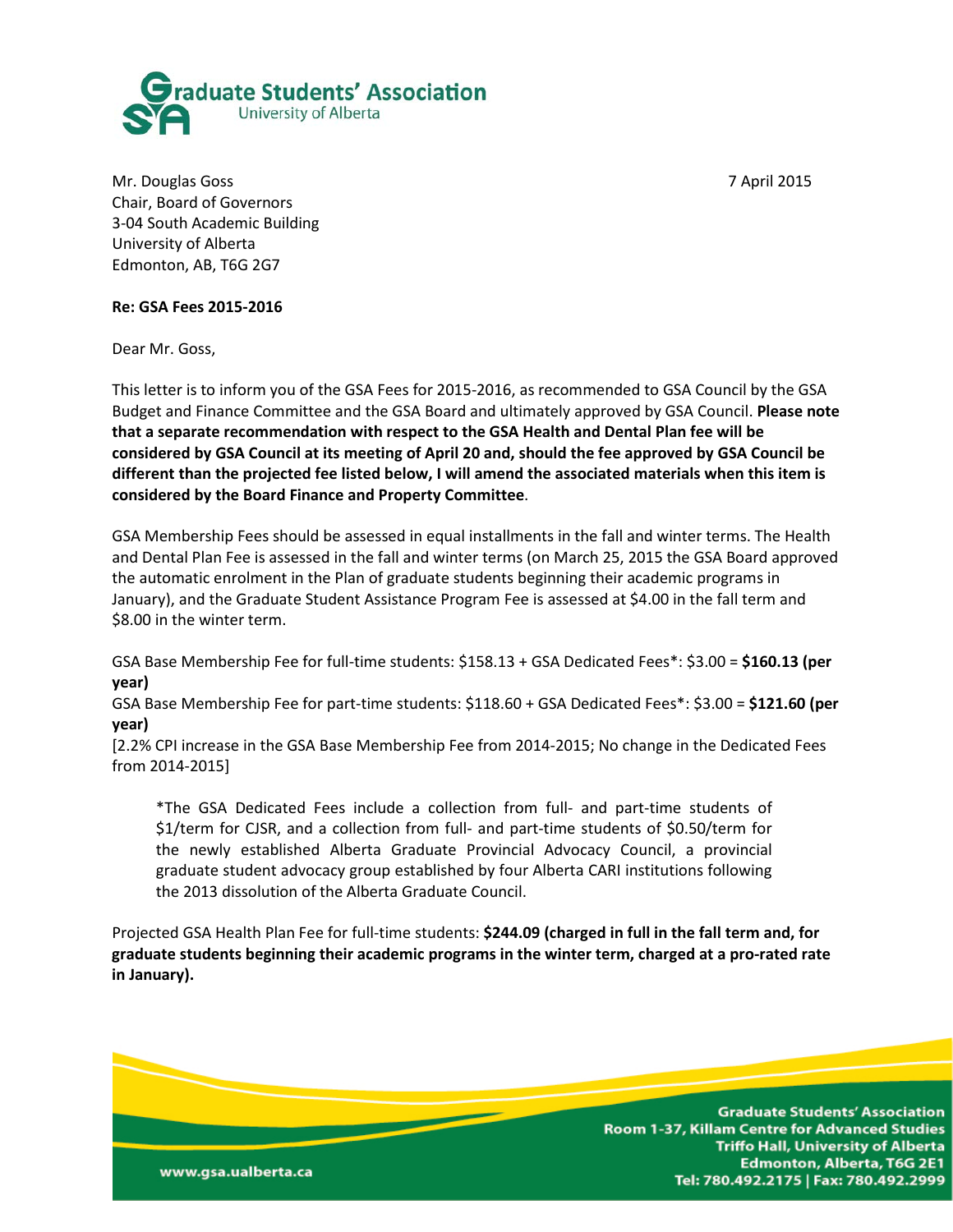

Projected GSA Dental Plan Fee for full-time students: **\$184.56 (charged in full in the fall term and, for graduate students beginning their academic programs in the winter term, charged at a pro-rated rate in January).**

The total Projected GSA Health and Dental Plan Fee: \$428.65 per annum (8% increase from 2014-2015, the payment of fee increases to the GSA Health Plan and GSA Dental Plan for 2015-2016, above the contribution collected from graduate students, will be paid from the GSA Health and Dental Plan Reserve Fund).

Graduate Student Assistance Plan: **\$12.00 (per year; \$4.00 in the fall term, \$8.00 in the winter term)** [No change from 2014-2015].

The GSA asks that the Board of Governors **approve the collection of GSA Fees**, as approved by GSA Council.

Should you have any questions or concerns about this fee structure, please feel free to contact me at gsa.president@ualberta.ca or (780) 492-2175.

Sincerely,

Nathan Andrews, GSA President 2014-2015

Cc: Olive Yonge, Interim Provost Roger Epp, Deputy Provost Tom Hidson, Assistant Registrar Deborah Holloway, Board Secretary and Manager of Board Services Juli Zinken, Assistant Secretary to the Board of Governors

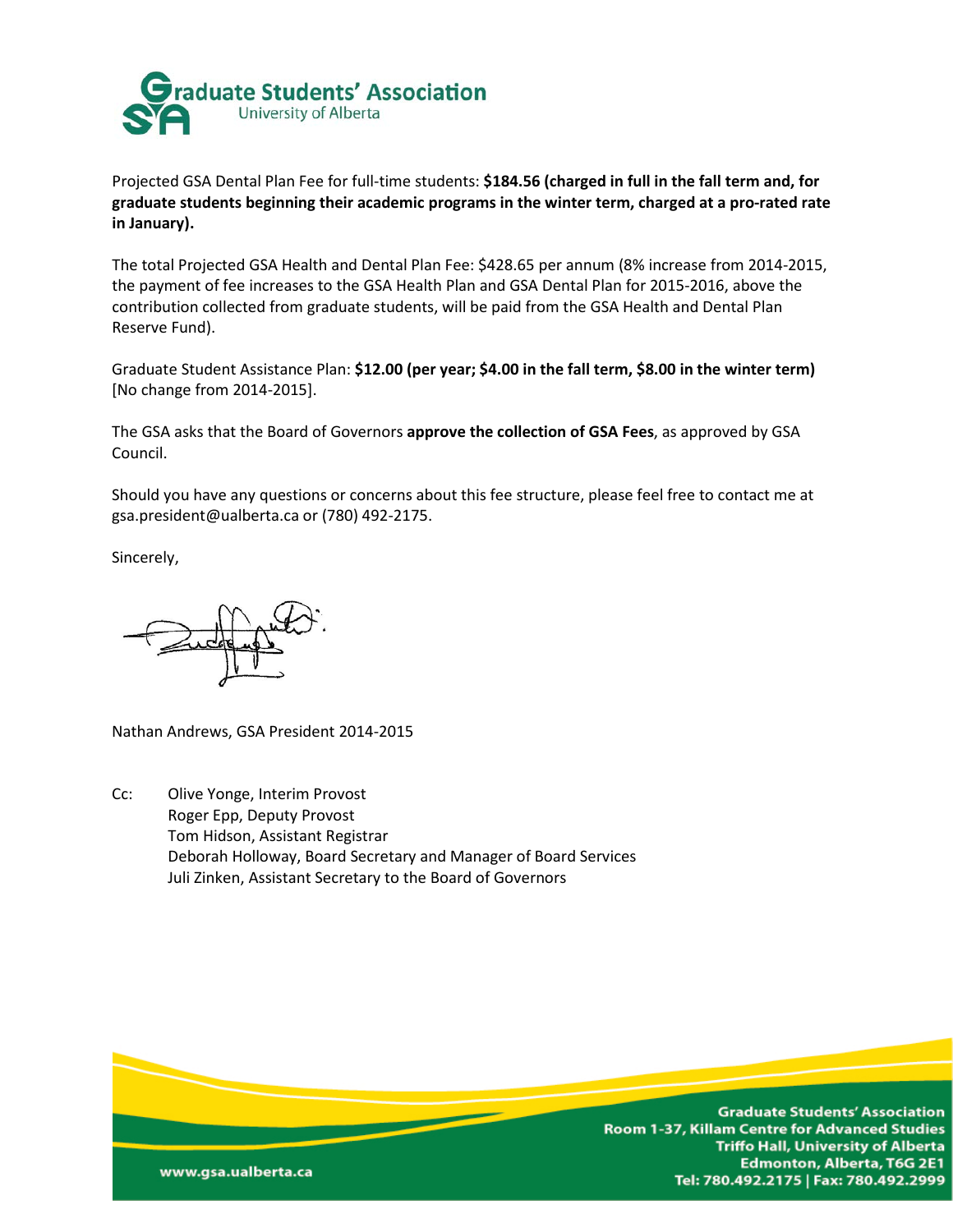Item No. 4b

## **OUTLINE OF ISSUE**

### <span id="page-6-0"></span>Agenda Title: **University of Alberta Students' Union 2015/2016 Operating/Referendum Fees**

**Motion**: THAT the Board of Governors, on the recommendation of the Board Finance and Property Committee, approve the collection of the University of Alberta Students' Union Fee Schedule 1 for 2015/2016, as set forth in Attachment 1 of the agenda documentation, to take effect September 1, 2015.

| <b>Item</b>             |                                                                      |  |
|-------------------------|----------------------------------------------------------------------|--|
| <b>Action Requested</b> | $\boxtimes$ Approval Recommendation Discussion/Advice Information    |  |
| Proposed by             | University of Alberta Students' Union                                |  |
| Presenter               | Navneet Khinda, President                                            |  |
| Subject                 | University of Alberta Students' Union 2015/2016 Operating/Referendum |  |
|                         | Fees                                                                 |  |

#### **Details**

| Responsibility                                         | University of Alberta Students' Union                                                                                                                                                                                                                                                                                                                                                                                                                                                                   |
|--------------------------------------------------------|---------------------------------------------------------------------------------------------------------------------------------------------------------------------------------------------------------------------------------------------------------------------------------------------------------------------------------------------------------------------------------------------------------------------------------------------------------------------------------------------------------|
| The Purpose of the Proposal is<br>(please be specific) | The Purpose of this Proposal is to recommend an increase to all<br>Students' Union Operating/Referendum fees by CPI (2.56%), with the<br>exception of the Access Fund, which is indexed on an average cost for<br>budgeted administrative costs for the following fiscal year and the<br>average of the total monies dispersed and net transfers to the fund over<br>the previous three (3) fiscal years, pro-rated on a per-student basis, and<br>the Health and Dental Plan Fee will remain the same. |
|                                                        | The Access Fund fee will remain the same at \$14.08/term.                                                                                                                                                                                                                                                                                                                                                                                                                                               |
|                                                        | A new referendum fee called The Landing Program, shall be assessed at<br>a rate of \$1.50/term (from \$0.00/term) for all Full and Part-Time<br>undergraduate students. The rate will not be assessed for Intersession's,<br>Off-Campus, nor Augustana students.                                                                                                                                                                                                                                        |
|                                                        | The proposal also includes the Faculty Association Fees, which are not<br>indexed.                                                                                                                                                                                                                                                                                                                                                                                                                      |
|                                                        | The Health Plan will remain the same at \$118.00/annum and the Dental<br>Plan Fee will remain the same at \$116.50/annum.                                                                                                                                                                                                                                                                                                                                                                               |
| The Impact of the Proposal is                          | Increase all Students' Union Operating/Referendum fees by CPI<br>(2.56%), with the exception of the Access Fund, which is indexed on an<br>average cost index.                                                                                                                                                                                                                                                                                                                                          |
|                                                        | The Access Fund fee will remain static, on an average cost index at<br>\$14.08/term.                                                                                                                                                                                                                                                                                                                                                                                                                    |
|                                                        | A Landing Program Fee shall now be assessed at a rate of \$1.50/term to<br>all Full and Part-Time undergraduate students. This fee will not affect<br>Intersession, Off-Campus, nor Augustana students.                                                                                                                                                                                                                                                                                                 |
|                                                        | The Health and Dental Plan Fee will remain static, to be assessed in full<br>in September for all undergraduate Full and Part Time Students at a rate<br>of \$118.00/annum for Health Plan Fees and \$116.50/annum for Dental<br>Plan Fees.                                                                                                                                                                                                                                                             |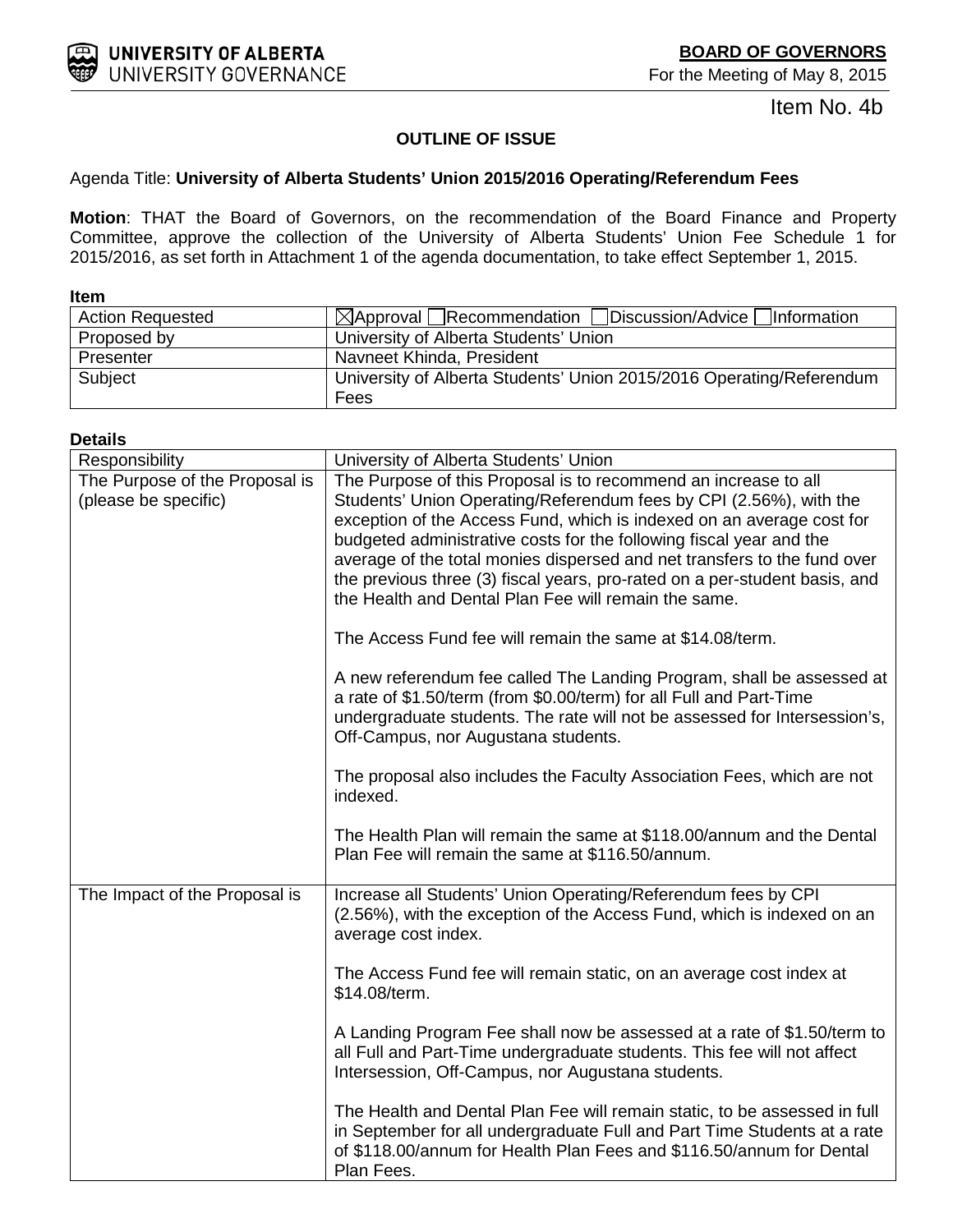**BOARD OF GOVERNORS**

For the Meeting of May 8, 2015



Item No. 4b

| Replaces/Revises (eg, policies,     | University of Alberta Students' Union 2014/2015 Operating/Referendum                                                                                                                                                                                                                                                                                                                                                                                                                                                   |
|-------------------------------------|------------------------------------------------------------------------------------------------------------------------------------------------------------------------------------------------------------------------------------------------------------------------------------------------------------------------------------------------------------------------------------------------------------------------------------------------------------------------------------------------------------------------|
| resolutions)                        | Fees                                                                                                                                                                                                                                                                                                                                                                                                                                                                                                                   |
| <b>Timeline/Implementation Date</b> | September 1, 2015                                                                                                                                                                                                                                                                                                                                                                                                                                                                                                      |
| <b>Estimated Cost</b>               | None                                                                                                                                                                                                                                                                                                                                                                                                                                                                                                                   |
| Sources of Funding                  |                                                                                                                                                                                                                                                                                                                                                                                                                                                                                                                        |
| <b>Notes</b>                        | Background: All fees are indexed to CPI with the exception of the<br>Access Fund and Faculty Association Fees. The Students' Union Fees<br>are comprised of two classifications; the SU Operating Fee, and the SU<br>Referendum Fees. Faculty Association Fees are included in the<br>Referendum Fees on a term basis and the Health and Dental Plan Fee is<br>included in the Referendum Fee on an annual basis.<br>There are no other changes to the fee structure or the administration of<br>Students' Union Fees. |

## **Alignment/Compliance**

| <b>Alignment with Guiding</b>                                                                                                                       |                                                                                                                                                                                                                                                                                                                                                                                                    |
|-----------------------------------------------------------------------------------------------------------------------------------------------------|----------------------------------------------------------------------------------------------------------------------------------------------------------------------------------------------------------------------------------------------------------------------------------------------------------------------------------------------------------------------------------------------------|
| <b>Documents</b>                                                                                                                                    |                                                                                                                                                                                                                                                                                                                                                                                                    |
| Compliance with Legislation,<br>Policy and/or Procedure<br>Relevant to the Proposal<br>(please quote legislation and<br>include identifying section | 1. Post-Secondary Learning Act (PSLA) (Section 95(2)): "The council<br>of a student organization may make bylaws governing<br>(e) in the case of a students association, the maintenance of the<br>association by the levy membership fees on its members;"                                                                                                                                        |
| numbers)                                                                                                                                            | 2. <b>PSLA</b> Section $60(1)(b)$ : "The board of a public post-secondary<br>institution shall                                                                                                                                                                                                                                                                                                     |
|                                                                                                                                                     | (b) develop, manage and operate, alone or in co-operation with any<br>person or organization, programs, services and facilities for the<br>educational or cultural advancement of the people of Alberta,"                                                                                                                                                                                          |
|                                                                                                                                                     | 3. PSLA Section 62: "Delegation of powers<br>"A board may delegate in writing to any person any power, duty<br>or function conferred or imposed on it by this Act, except the<br>power to make bylaws."                                                                                                                                                                                            |
|                                                                                                                                                     | 4. Board Finance and Property Committee (BFPC) Terms of<br><b>Reference Section 3.d:</b>                                                                                                                                                                                                                                                                                                           |
|                                                                                                                                                     | "d) review and recommend to the Board tuition and other like fees."                                                                                                                                                                                                                                                                                                                                |
|                                                                                                                                                     | <b>BFPC Terms of Reference Section 4: "LIMITATIONS ON</b><br>5.<br><b>DELEGATION BY THE BOARD</b><br>The general delegation of authority by the Board to the<br>4.<br>Committee shall be limited as set out in this paragraph.<br>Notwithstanding the general delegation of authority to the<br>Committee set out in paragraph 3, the Board shall:<br>4. (e) approve tuition and other like fees;" |

### **Routing** (Include meeting dates)

| <b>Consultative Route</b>      | Budget & Finance Committee, April 02, 2015 (for approval)            |  |
|--------------------------------|----------------------------------------------------------------------|--|
| (parties who have seen the     | Executive Committee, April 07, 2015 (for approval)                   |  |
| proposal and in what capacity) | Cory Hodgson, VP-Operations & Finance, April 01, 2015 (for approval) |  |
| Approval Route (Governance)    | Board Finance and Property Committee, April 21, 2015 (for            |  |
| (including meeting dates)      | recommendation)                                                      |  |
|                                | Board of Governors (for approval) – May 8, 2015                      |  |
| <b>Final Approver</b>          | <b>Board of Governors</b>                                            |  |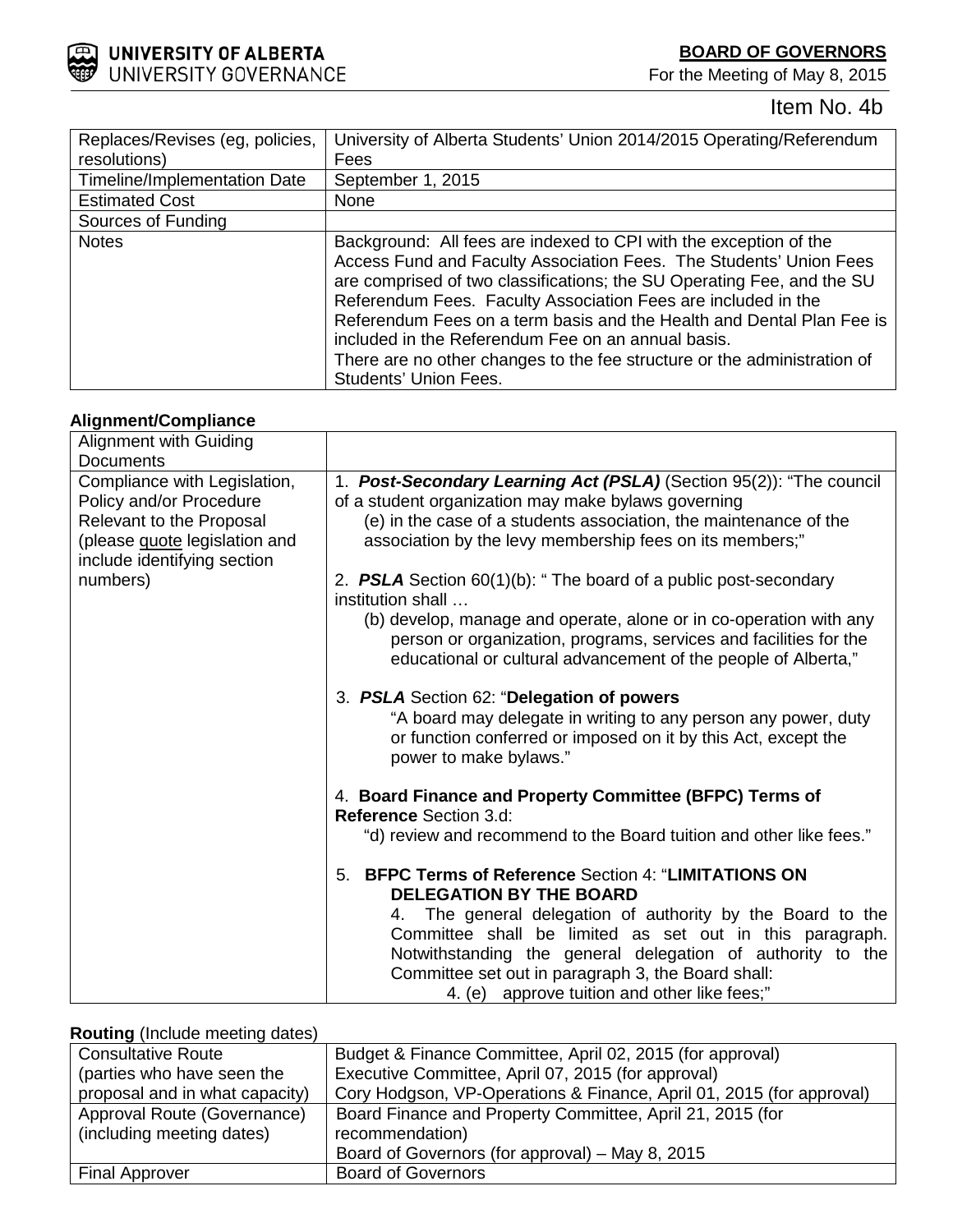

Item No. 4b

Attachments:

- 1. University of Alberta Students' Union Fee 2015-16 (for approval) (1 page)
- 2. University of Alberta Students' Union Assessment of Undergraduate Student Union Referendum/Dedicated Fees – Allocation 2015-16 (for information) (2 pages)

*Prepared by:* Peter Ta <peter.ta@su.ualberta.ca>

Senior Manager of Finance and Administration University of Alberta Students' Union (with the assistance of University Governance)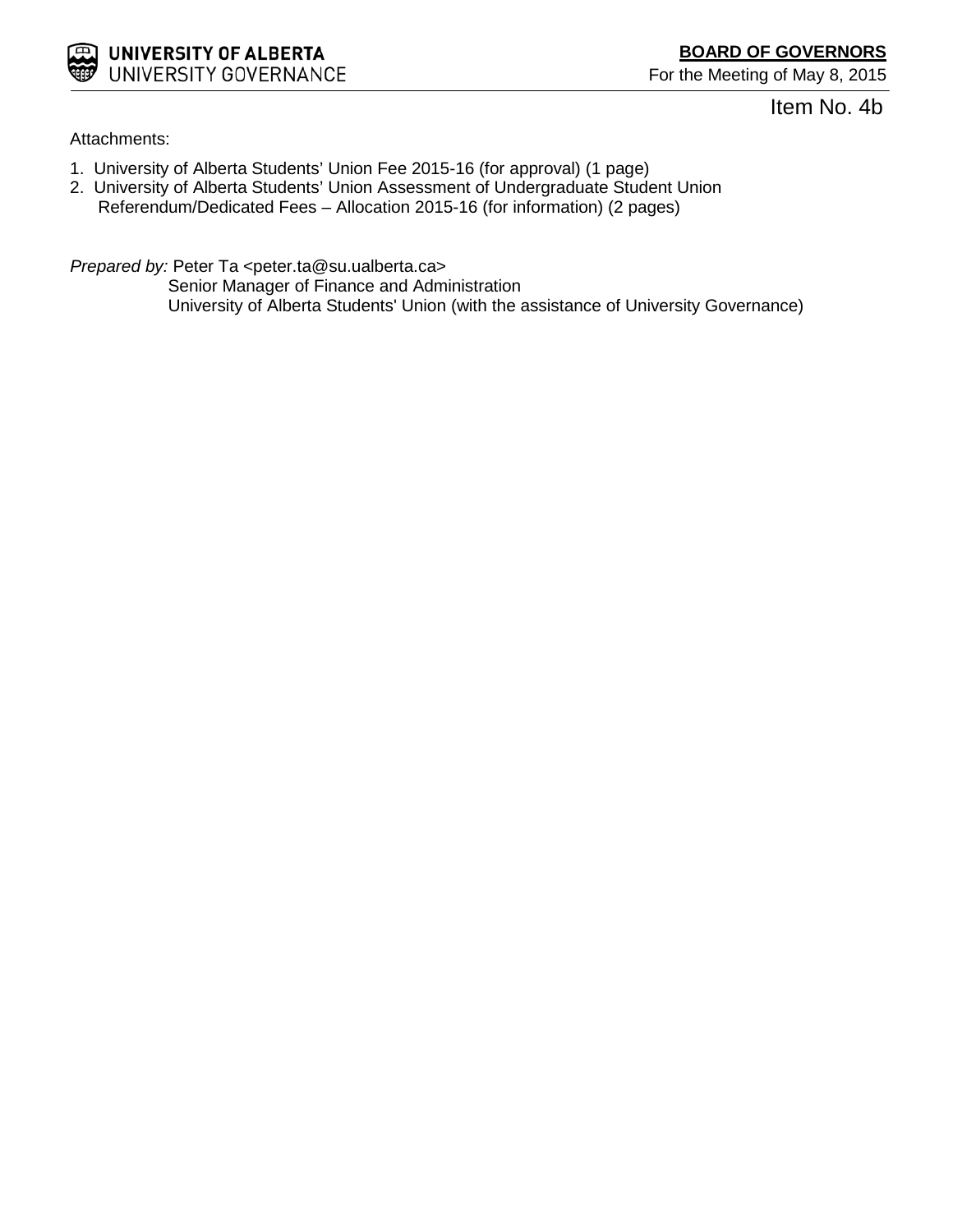| Undergraduate students are assessed fees from both Schedule 1, 2 and 3: |  |
|-------------------------------------------------------------------------|--|
|-------------------------------------------------------------------------|--|

All Students' Union fees (including Referendum fees) are subject to the Alberta CPI (1.55%) except for the Access Fund fee which is calculated on an Average Cost Index, or Faculty Association Fees (which have no increase). applicable increases are already built into the above figures.

| Schedule 1:                                                                      |                              | Schedule 2:                                        |                                        |             |            |                                                                                         |            |          |  |  |
|----------------------------------------------------------------------------------|------------------------------|----------------------------------------------------|----------------------------------------|-------------|------------|-----------------------------------------------------------------------------------------|------------|----------|--|--|
| <b>Students' Union Undergraduate Fees - TERM</b><br>Effective: September 1, 2015 |                              |                                                    |                                        |             |            | <b>Students' Union Undergraduate Fees - ANNUAL/TERM</b><br>Effective: September 1, 2015 |            |          |  |  |
|                                                                                  |                              |                                                    |                                        |             |            |                                                                                         |            |          |  |  |
|                                                                                  |                              |                                                    | <b>Undergraduate Student Fee Types</b> |             |            |                                                                                         |            |          |  |  |
|                                                                                  |                              | 1. Basic Fee 2. Engineering 3. Augustana           |                                        | 4. Business | 5. Science |                                                                                         | 6. Nursing | 7. Law   |  |  |
| <b>Fall or Winter Term Full Time Fees:</b>                                       |                              |                                                    |                                        |             |            | <b>Fall Term Full Time Fees:</b>                                                        |            |          |  |  |
| <b>Students' Union Fee</b>                                                       | \$39.05                      | \$39.05                                            | \$39.05                                | \$39.05     | \$39.05    | <b>Students' Union Fee</b>                                                              | \$39.05    | \$39.05  |  |  |
| <b>Referendum Fees</b>                                                           | \$43.19                      | \$43.19                                            | 79.55                                  | \$50.69     | \$48.19    | <b>Referendum Fees</b>                                                                  | \$55.69    | \$93.19  |  |  |
| <b>Total Fall or Winter Term Full Time Fees</b>                                  | \$82.24                      | \$82.24                                            | \$118.60                               | \$89.74     | \$87.24    | <b>Total Fall or Winter Term Full Time Fees</b>                                         | \$94.74    | \$132.24 |  |  |
| <b>Fall or Winter Term Part Time Fees:</b>                                       |                              |                                                    |                                        |             |            | <b>Winter Term Full Time Fees:</b>                                                      |            |          |  |  |
| <b>Students' Union Fee</b>                                                       | \$19.04                      | \$19.04                                            | \$19.04                                | \$19.04     | \$19.04    | <b>Students' Union Fee</b>                                                              | \$39.05    | \$39.05  |  |  |
| <b>Referendum Fees</b>                                                           | \$40.11                      | \$40.11                                            | \$79.55                                | \$47.61     | \$55.69    | <b>Referendum Fees</b>                                                                  | \$43.19    | \$43.19  |  |  |
| <b>Total Fall or Winter Term Part Time Fees</b>                                  | \$59.15                      | \$59.15                                            | \$98.59                                | \$66.65     | \$74.73    | <b>Total Fall or Winter Term Full Time Fees</b>                                         | \$82.24    | \$82.24  |  |  |
| <b>Fall or Winter Term Off Campus Student Fees:</b>                              |                              |                                                    |                                        |             |            | <b>Fall Term Part Time Fees:</b>                                                        |            |          |  |  |
| <b>Students' Union Fee</b>                                                       | \$19.04                      | \$19.04                                            |                                        | \$19.04     | \$19.04    | <b>Students' Union Fee</b>                                                              | \$19.04    | \$19.04  |  |  |
| <b>Referendum Fees</b>                                                           | \$40.11                      | \$40.11                                            |                                        | \$40.11     | \$40.11    | <b>Referendum Fees</b>                                                                  | \$48.61    | \$40.11  |  |  |
| <b>Total Fall or Winter Term Off Campus Fees</b>                                 | \$59.15                      | \$59.15                                            | \$0.00                                 | \$59.15     | \$59.15    | <b>Total Fall or Winter Term Part Time Fees</b>                                         | \$67.65    | \$59.15  |  |  |
| <b>Spring or Summer Term Fees:</b>                                               |                              |                                                    |                                        |             |            | <b>Winter Term Part Time Fees:</b>                                                      |            |          |  |  |
| <b>Students' Union Fee</b>                                                       | \$24.73                      | \$24.73                                            |                                        | \$24.73     | \$24.73    | <b>Students' Union Fee</b>                                                              | \$19.04    | \$19.04  |  |  |
| <b>Referendum Fees</b>                                                           | \$15.23                      | \$15.23                                            |                                        | \$15.23     | \$15.23    | <b>Referendum Fees</b>                                                                  | \$40.11    | \$40.11  |  |  |
| <b>Total Spring or Summer Term Fees</b>                                          | \$39.96                      | \$39.96                                            | \$0.00                                 | \$39.96     | \$39.96    | <b>Total Fall or Winter Term Part Time Fees</b>                                         | \$59.15    | \$59.15  |  |  |
| <b>Spring or Summer Term Off Campus Fees:</b>                                    |                              |                                                    |                                        |             |            | <b>Fall or Winter Term Off Campus Student Fees:</b>                                     |            |          |  |  |
| <b>Students' Union Fee</b>                                                       | \$24.73                      | \$24.73                                            |                                        | \$24.73     | \$24.73    | <b>Students' Union Fee</b>                                                              | \$19.04    | \$19.04  |  |  |
| <b>Referendum Fees</b>                                                           | \$15.23                      | \$15.23                                            |                                        | \$15.23     | \$15.23    | <b>Referendum Fees</b>                                                                  | \$40.11    | \$40.11  |  |  |
| <b>Total Spring or Summer Term Off Campus Fee</b>                                | \$39.96                      | \$39.96                                            | \$0.00                                 | \$39.96     | \$39.96    | <b>Total Fall or Winter Term Off Campus Fees</b>                                        | \$59.15    | \$59.15  |  |  |
|                                                                                  |                              |                                                    |                                        |             |            | <b>Spring or Summer Term Fees:</b>                                                      |            |          |  |  |
| Schedule 3:                                                                      |                              |                                                    |                                        |             |            | <b>Students' Union Fee</b>                                                              | \$24.73    | \$24.73  |  |  |
|                                                                                  |                              |                                                    |                                        |             |            | <b>Referendum Fees</b>                                                                  | \$15.23    | \$15.23  |  |  |
|                                                                                  | Effective: September 1, 2015 | <b>Students' Union Undergraduate Fees - ANNUAL</b> |                                        |             |            | <b>Total Spring or Summer Term Fees</b>                                                 | \$39.96    | \$39.96  |  |  |
| 8. Health and Dental Plan                                                        |                              |                                                    |                                        |             |            |                                                                                         |            |          |  |  |
|                                                                                  | <b>Health Plan Fee</b>       |                                                    | <b>Dental Plan Fee</b>                 |             |            | <b>Spring or Summer Term Off Campus Fees:</b>                                           |            |          |  |  |
| <b>Fall and Winter Full Time Fees:</b>                                           |                              |                                                    |                                        |             |            | <b>Students' Union Fee</b>                                                              | \$24.73    | \$24.73  |  |  |
| Referendum Fee                                                                   | \$118.00                     |                                                    | \$116.50                               |             |            | Referendum Fees                                                                         | \$15.23    | \$15.23  |  |  |

| <u>INGIQIQINUMIII I GC</u>                                | $V \cup V$ | $V1U1U2U$ | <b>IVALGIQUUMULI CCO</b>                      | <u> ب ے.ب رب</u> | <u> ب.ب. پ</u> |
|-----------------------------------------------------------|------------|-----------|-----------------------------------------------|------------------|----------------|
| <b>Fall and Winter Part Time Fees:</b><br>Referendum Fee  | \$118.00   | \$116.50  | <b>Total Spring or Summer Term Off Campus</b> | \$39.96          | \$39.96        |
| <b>Fall and Winter Off Campus Fees:</b><br>Referendum Fee | \$118.00   | \$116.50  |                                               |                  |                |
| See Note #7 below for explanation                         |            |           |                                               |                  |                |

- **3 Augustana students are assessed the amount in Column 3 for Fall/Winter Terms. Council has decided not to assess Augustana Off-Campus or Intersession students at this time. The Referendum portion of the Augustana Fee in Column 3 includes a \$65.00/term Faculty Association Fee.**
- **4 Business students are assessed the Basic Fee for all terms (which is included in Column 4) , plus a \$7.50/term Faculty Association Fee which is included in the Referendum portion of the fee in Column 4. This Faculty Association Fee is only being assessed in the Fall and Winter Full Time and Part Time terms, not Intersession of Off-Campus.**
- **5 Science students are assessed the Basic Fee for all terms (which is included in Column 5) , plus a \$5.00/term Faculty Association Fee (called SCI-5) which is included in the Referendum portion of the fee in Column 5. Association Fee is only being assessed in the Fall and Winter Full Time and Part Time terms, but not including Intersession or Off-Campus Students.**
- **6 Nursing students are assessed the Basic Fee for all terms (which is included in Column 6) , plus a \$12.50 Faculty Association Fee for Full Time Fall Term Students, and a \$8.50 Faculty Association Fee for**  Part Time Fall Term Students, which is included in the Referendum portion of the fee in Column 6. This Faculty Association Fee is only being assessed in the Fall Term, and does not include Intersession **or Off-Campus students.**
- **7 Law students are assessed the Basic Fee for all terms (which is included in Column 7) , plus a \$50.00 Faculty Association Fee for Full Time Fall Term Students, which is included in the Referendum portion of the fee in Column 7. This Faculty Association Fee is only being assessed in the Fall Term, and does not include Intersession or Off-Campus students.**
- **8 HEALTH AND DENTAL PLAN FEE: This fee is assessed to all full and part time undergraduate students on an annual basis effective September 1, 2009. It is to be assessed on all undergraduate students enrolled in the Fal Term for the full amount. It is assessed IN ADDITION to the term fees outlined in Schedule 1 above.**

**1 The Basic Fee (Column 1) applies to all students except those in the Faculty of Engineering, Augustana, Faculty of Business, Faculty of Nursing - Note: Other than the Faculty of Nursing & Health Fee, all fees are per Term.**

**2 Engineering students are assessed the Basic Fee for all terms (which is included in Column 2). Intersession terms.**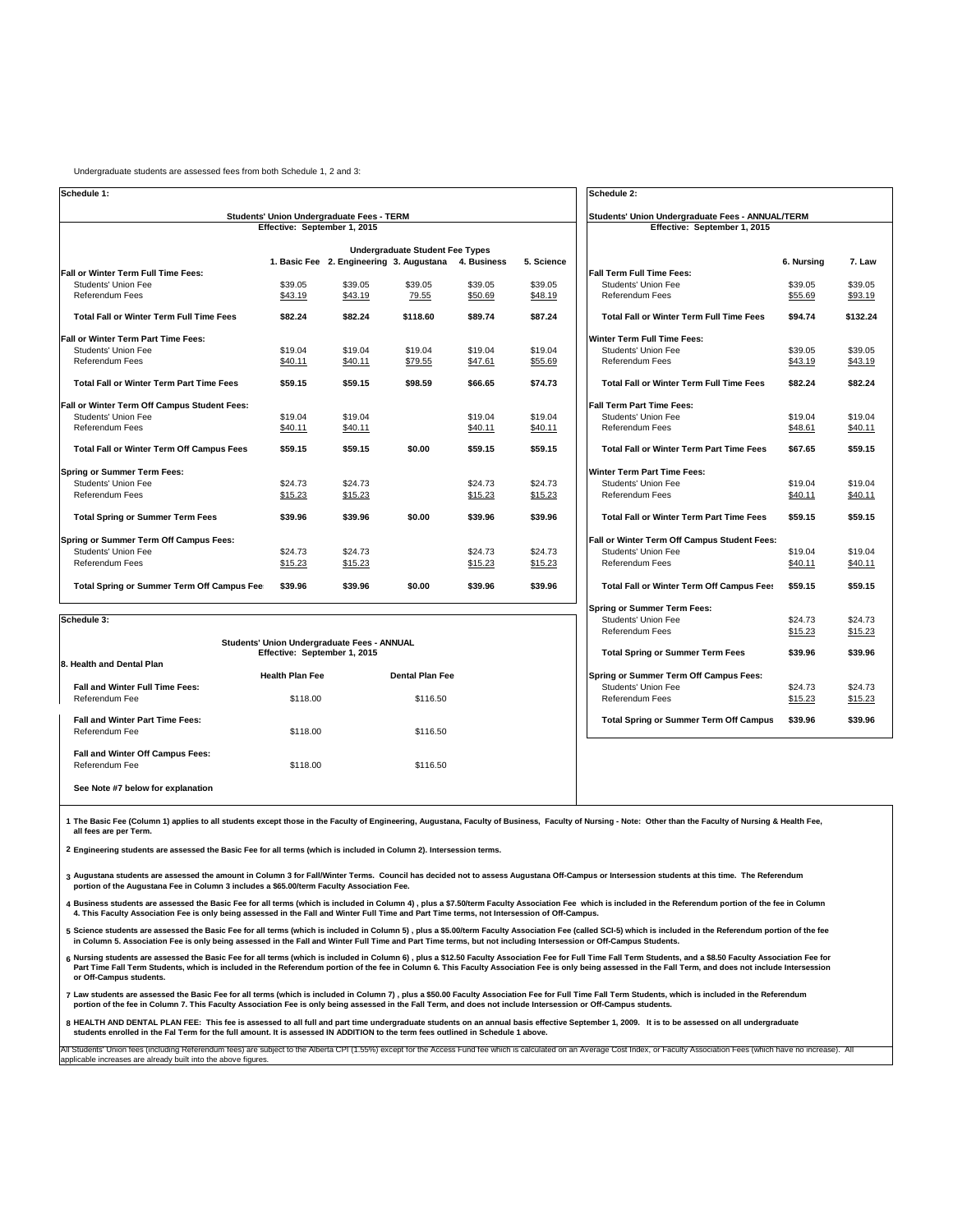**ASSESSMENT OF UNDERGRADUATE STUDENT UNION REFERENDUM/DEDICATED FEES - ALLOCATION 2015-16**

| NAME OF DEDICATED FUND                                                                                                                                                                                                                  | <b>CPI</b><br><b>Tuition</b><br><b>YEAR</b><br><b>IMPLEMENTED</b> | 2.10%<br>0.00%<br>2006/07<br><b>FEE</b><br><b>PER TERM</b> | 3.90%<br>3.30%<br>2007/08<br><b>FEE</b><br><b>PER TERM</b> | 4.10%<br>4.60%<br>2008/09<br><b>FEE</b><br><b>PER TERM</b> | 1.90%<br>4.10%<br>2009/10<br><b>FEE</b><br><b>PER TERM</b> | 0.70%<br>1.50%<br>2010/11<br><b>FEE</b><br><b>PER TERM</b> | 1.00%<br>0.35%<br>2011/12<br><b>FEE</b><br><b>PER TERM</b> | 2.90%<br>1.45%<br>2012/13<br><b>FEE</b><br><b>PER TERM</b> | 1.11%<br>1.45%<br>2013/14<br><b>FEE</b><br><b>PER TERM</b> | 1.55%<br>1.00%<br>2014/15<br><b>FEE</b><br><b>PER TERM</b> | 2.56%<br>1.00%<br>2015/16<br><b>FEE</b><br><b>PER TERM</b> |
|-----------------------------------------------------------------------------------------------------------------------------------------------------------------------------------------------------------------------------------------|-------------------------------------------------------------------|------------------------------------------------------------|------------------------------------------------------------|------------------------------------------------------------|------------------------------------------------------------|------------------------------------------------------------|------------------------------------------------------------|------------------------------------------------------------|------------------------------------------------------------|------------------------------------------------------------|------------------------------------------------------------|
|                                                                                                                                                                                                                                         |                                                                   |                                                            |                                                            |                                                            |                                                            |                                                            |                                                            |                                                            |                                                            |                                                            |                                                            |
| <b>WUSK(WORLD REFUGEE STUDENTS)</b><br>Full-time assessment<br>Part-time assessment                                                                                                                                                     | 1988                                                              | 0.40<br>0.40                                               | 0.41<br>0.41                                               | 0.43<br>0.43                                               | 0.44<br>0.44                                               | 0.44<br>0.44                                               | 0.44<br>0.44                                               | 0.45<br>0.45                                               | 0.45<br>0.45                                               | 0.46<br>0.46                                               | 0.47<br>0.47                                               |
| <b>EUGENE BRODY BOARD</b><br>Full-time assessment<br>Part-time assessment                                                                                                                                                               | 1990                                                              | 0.35<br>0.35                                               | 0.36<br>0.36                                               | 0.37<br>0.37                                               |                                                            |                                                            |                                                            |                                                            |                                                            |                                                            |                                                            |
| <b>STUDENTS INVOLVEMENT ENDOWMENT</b><br>Full-time assessment<br>Part-time assessment                                                                                                                                                   | 1990                                                              | 0.00<br>0.00                                               | 0.00<br>0.00                                               | 0.00<br>0.00                                               | 0.00<br>0.00                                               | 0.00<br>0.00                                               | 0.00<br>0.00                                               | 0.00<br>0.00                                               | 0.00<br>0.00                                               | 0.00<br>0.00                                               | 0.00<br>0.00                                               |
| <b>CJSR</b><br>Full-time assessment<br>Part-time assessment                                                                                                                                                                             | 1989                                                              | 1.75<br>0.63                                               | 1.82<br>0.65                                               | 1.89<br>0.68                                               | 1.93<br>0.69                                               | 1.94<br>0.69                                               | 1.96<br>0.70                                               | 2.02<br>0.72                                               | 2.04<br>0.73                                               | 2.07<br>0.74                                               | 2.12<br>0.76                                               |
| STUDENT FINANCIAL AID AND INFO. CENTER<br>Full-time assessment<br>Part-time assessment<br>Intersession assessment                                                                                                                       | 1991                                                              |                                                            |                                                            |                                                            |                                                            |                                                            |                                                            |                                                            |                                                            |                                                            |                                                            |
| <b>GOLDEN BEAR AND PANDA LEGACY FUND</b><br>Full-time assessment<br>Part-time assessment                                                                                                                                                | 1991                                                              | 3.50<br>3.50                                               | 3.64<br>3.64                                               | 3.79<br>3.79                                               | 3.86<br>3.86                                               | 3.89<br>3.89                                               | 3.93<br>3.93                                               | 4.04<br>4.04                                               | 4.08<br>4.08                                               | 4.14<br>4.14                                               | 4.25<br>4.25                                               |
| <b>CAPITAL FUND</b><br>Full-time assessment                                                                                                                                                                                             |                                                                   | 2.52                                                       | 2.62                                                       | 2.73                                                       |                                                            |                                                            |                                                            |                                                            |                                                            |                                                            |                                                            |
| <b>CAMPUS RECREATION</b><br>Full-time assessment<br>Part-time assessment<br>Intersession assessment                                                                                                                                     | 1994                                                              | 3.26<br>3.26<br>3.26                                       | 3.39<br>3.39<br>3.39                                       | 3.53<br>3.53<br>3.53                                       | 3.60<br>3.60<br>3.60                                       | 3.63<br>3.63<br>3.63                                       | 3.67<br>3.67<br>3.67                                       | 3.78<br>3.78<br>3.78                                       | 3.82<br>3.82<br>3.82                                       | 3.88<br>3.88<br>3.88                                       | 3.98<br>3.98<br>3.98                                       |
| <b>ACCESS FUND</b><br>Full-time assessment<br>Part-time assessment<br>Intersession assessment                                                                                                                                           | 1995                                                              | 15.75<br>15.75<br>6.92                                     | 16.27<br>16.27<br>7.15                                     | 17.02<br>17.02<br>7.48                                     | 17.72<br>17.72<br>7.79                                     | 17.99<br>17.99<br>7.91                                     | 14.37<br>14.37<br>6.32                                     | 14.68<br>14.68<br>6.46                                     | 14.08<br>14.08<br>6.19                                     | 14.08<br>14.08<br>6.20                                     | 14.08<br>14.08<br>6.20                                     |
| <b>STUDENT LEGAL SERVICES</b><br>Full-time assessment<br>Part-time assessment                                                                                                                                                           | 1998                                                              | 0.60<br>0.60                                               | 0.62<br>0.62                                               | 0.65<br>0.65                                               | 0.66<br>0.66                                               | 0.66<br>0.66                                               | 0.67<br>0.67                                               | 0.69<br>0.69                                               | 0.70<br>0.70                                               | 0.71<br>0.71                                               | 0.73<br>0.73                                               |
| <b>APIRG</b><br>Full-time assessment<br>Part-time assessment                                                                                                                                                                            | 2001                                                              | 2.83<br>1.41                                               | 2.94<br>1.46                                               | 3.06<br>1.52                                               | 3.12<br>1.55                                               | 3.14<br>1.56                                               | 3.17<br>1.58                                               | 3.26<br>1.63                                               | 3.30<br>1.65                                               | 3.35<br>1.68                                               | 3.44<br>1.72                                               |
| <b>GATEWAY FUND</b><br>Full-time assessment<br>Part-time assessment<br>Intersession assessment                                                                                                                                          |                                                                   | 2.79<br>2.79<br>0.36                                       | 2.90<br>2.90<br>0.37                                       | 3.02<br>3.02<br>0.39                                       | 3.08<br>3.08<br>0.40                                       | 3.10<br>3.10<br>0.40                                       | 3.13<br>3.13<br>0.40                                       | 3.22<br>3.22<br>0.41                                       | 3.26<br>3.26<br>0.41                                       | 3.31<br>3.31<br>0.42                                       | 3.39<br>3.39<br>0.43                                       |
| <b>SUB RENOVATION FUND</b><br>Full-time assessment<br>Part-time assessment<br>Intersession assessment                                                                                                                                   | 2014                                                              |                                                            |                                                            |                                                            |                                                            |                                                            |                                                            |                                                            |                                                            | 9.00<br>9.00<br>4.50                                       | 9.23<br>9.23<br>4.62                                       |
| THE LANDING FUND<br>Full-time assessment<br>Part-time assessment<br>Intersession assessment                                                                                                                                             | 2016                                                              |                                                            |                                                            |                                                            |                                                            |                                                            |                                                            |                                                            |                                                            |                                                            | 1.50<br>1.50<br>0.00                                       |
| Total Fees Allocated to Referendum/(Dedicated Fee)- Full Time Term<br>Total Fees Allocated to Students' Union Services/Operations - Full Time Term<br><b>Total Fall or Winter Term Full Time Fees</b>                                   |                                                                   | 33.75<br>29.62<br>63.37                                    | 34.97<br>30.78<br>65.75                                    | 36.49<br>32.04<br>68.53                                    | 34.41<br>35.43<br>69.84                                    | 34.79<br>35.68<br>70.47                                    | 31.34<br>36.04<br>67.38                                    | 32.14<br>37.09<br>69.23                                    | 31.73<br>37.50<br>69.23                                    | 41.00<br>38.08<br>79.08                                    | 43.19<br>39.05<br>82.24                                    |
| Total Fees Allocated to Referendum/(Dedicated Fee)- Part Time Term<br>Total Fees Allocated to Students' Union Services/Operations - Part Time Term<br><b>Total Fall or Winter Term Part Time Fees</b>                                   |                                                                   | 28.69<br>15.68<br>44.37                                    | 29.70<br>16.29<br>45.99                                    | 31.01<br>16.96<br>47.97                                    | 31.60<br>17.28<br>48.88                                    | 31.96<br>17.40<br>49.36                                    | 28.49<br>17.57<br>46.06                                    | 29.21<br>18.08<br>47.29                                    | 28.77<br>18.28<br>47.05                                    | 38.00<br>18.56<br>56.56                                    | 40.11<br>19.04<br>59.15                                    |
| Total Fees Allocated to Referendum/(Dedicated Fee)- Intersession<br>Total Fees Allocated to Students' Union Services/Operations - Intersession<br><b>Total Spring or Summer Term Fees</b>                                               |                                                                   | 10.54<br>20.35<br>30.89                                    | 10.91<br>21.14<br>32.05                                    | 11.40<br>22.01<br>33.41                                    | 11.79<br>22.43<br>34.22                                    | 11.94<br>22.59<br>34.53                                    | 10.39<br>22.82<br>33.21                                    | 10.65<br>23.48<br>34.13                                    | 10.42<br>23.74<br>34.16                                    | 15.00<br>24.11<br>39.11                                    | 15.23<br>24.73<br>39.96                                    |
| <b>Engineering Students</b>                                                                                                                                                                                                             |                                                                   |                                                            |                                                            |                                                            |                                                            |                                                            |                                                            |                                                            |                                                            |                                                            |                                                            |
| <b>FACULTY ASSOCIATION FEE</b><br>Total Fees Allocated to Referendum/(Dedicated Fee)- Full Time Term<br>Total Fees Allocated to Students' Union Services/Operations - Full Time Term<br><b>Total Fall or Winter Term Full Time Fees</b> | \$4.00                                                            | 37.75<br>29.62<br>67.37                                    | 38.97<br>30.78<br>69.75                                    | 40.49<br>32.04<br>72.53                                    | 38.41<br>35.43<br>73.84                                    | 38.79<br>35.68<br>74.47                                    | 35.34<br>36.04<br>71.38                                    | 36.14<br>37.09<br>73.23                                    | 35.73<br>37.50<br>73.23                                    | 41.00<br>38.08<br>79.08                                    | 43.19<br>39.05<br>82.24                                    |
| Total Fees Allocated to Referendum/(Dedicated Fee)- Part Time Term<br>Total Fees Allocated to Students' Union Services/Operations - Part Time Term<br><b>Total Fall or Winter Term Part Time Fees</b>                                   |                                                                   | 32.69<br>15.68<br>48.37                                    | 33.70<br>16.29<br>49.99                                    | 35.01<br>16.96<br>51.97                                    | 35.60<br>17.28<br>52.88                                    | 35.96<br>17.40<br>53.36                                    | 32.49<br>17.57<br>50.06                                    | 33.21<br>18.08<br>51.29                                    | 32.77<br>18.28<br>51.05                                    | 38.00<br>18.56<br>56.56                                    | 40.11<br>19.04<br>59.15                                    |
| Total Fees Allocated to Referendum/(Dedicated Fee)- Intersession<br>Total Fees Allocated to Students' Union Services/Operations - Intersession<br><b>Total Spring or Summer Term Fees</b>                                               |                                                                   | 10.54<br>20.35<br>30.89                                    | 10.91<br>21.14<br>32.05                                    | 11.40<br>22.01<br>33.41                                    | 11.79<br>22.43<br>34.22                                    | 11.94<br>22.59<br>34.53                                    | 10.39<br>22.82<br>33.21                                    | 10.65<br>23.48<br>34.13                                    | 10.42<br>23.74<br>34.16                                    | 15.00<br>24.11<br>39.11                                    | 15.23<br>24.73<br>39.96                                    |
| Augustana Students                                                                                                                                                                                                                      | 2007                                                              |                                                            |                                                            |                                                            |                                                            |                                                            |                                                            |                                                            |                                                            |                                                            |                                                            |
| <b>FACULTY ASSOCIATION FEE</b><br>Assessment for Dedicated fees of ELB, Access, Wusc and Faculty Fee of \$65.00/term**<br>Total Fees Allocated to Students' Union Services/Operations - Part Time Equivalent*                           | \$65.00                                                           | 79.00<br>15.68                                             | 79.54<br>16.29                                             | 80.32<br>16.96                                             | 83.16<br>17.28                                             | 83.43<br>35.68                                             | 79.81<br>36.04                                             | 80.13<br>37.09                                             | 79.53<br>37.50                                             | 79.54<br>38.08                                             | 79.55<br>39.05                                             |

*\*change to ft equivalent in 2009/10* 97.28 100.44 119.11 115.85 117.22 117.03 117.62 118.60

*\*\*Change Faculty Fee to \$65.00/term from \$62.50/term effective Sept 1, 2009*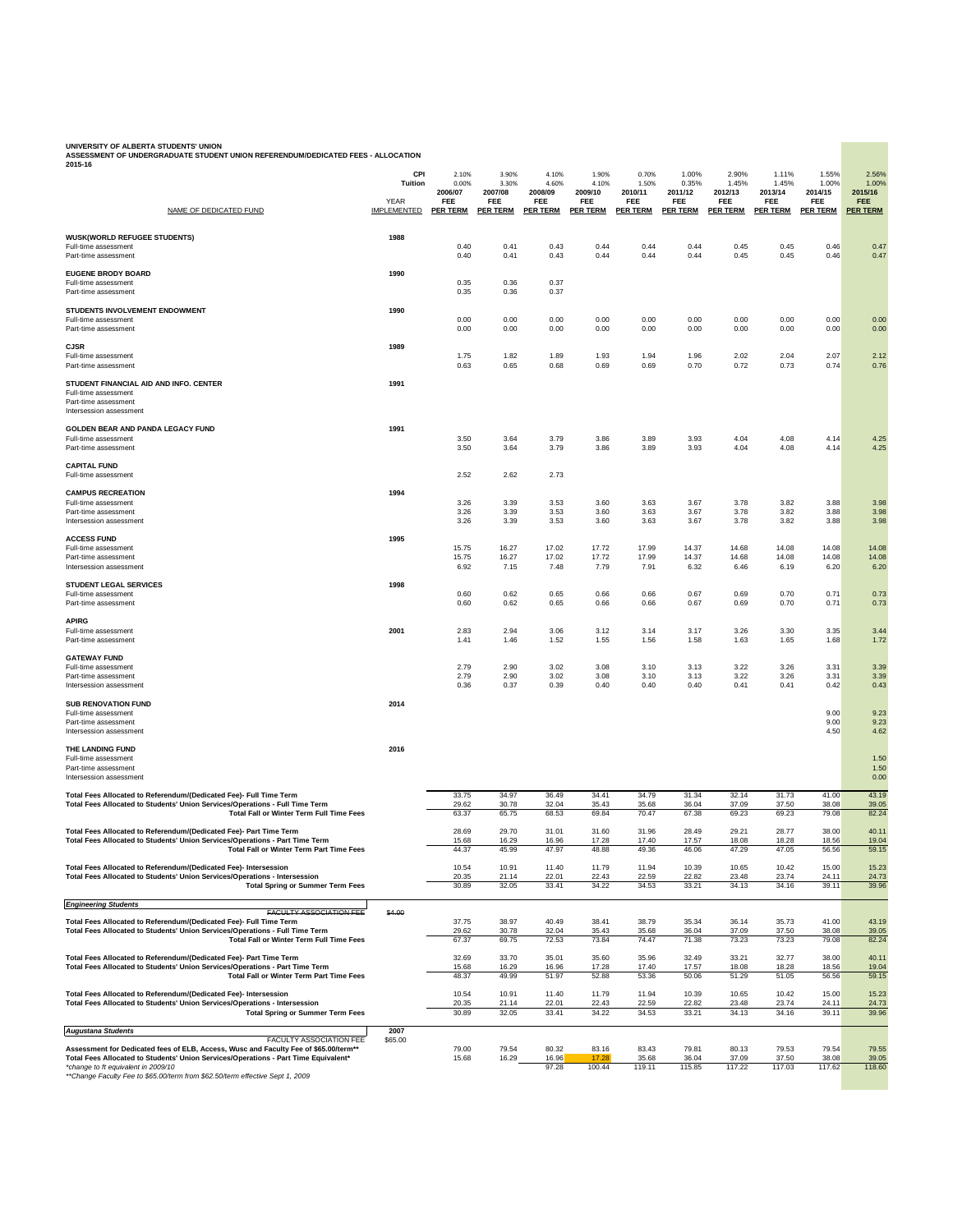|                                                                                                                                                           | <b>CPI</b><br><b>Tuition</b> | 2.10%<br>0.00%        | 3.90%<br>3.30%        | 4.10%<br>4.60%        | 1.90%<br>4.10%        | 0.70%<br>1.50%        | 1.00%<br>0.35%        | 2.90%<br>1.45%        | 1.11%<br>1.45%        | 1.55%<br>1.00%        | 2.56%<br>1.00%        |
|-----------------------------------------------------------------------------------------------------------------------------------------------------------|------------------------------|-----------------------|-----------------------|-----------------------|-----------------------|-----------------------|-----------------------|-----------------------|-----------------------|-----------------------|-----------------------|
|                                                                                                                                                           | <b>YEAR</b>                  | 2006/07<br><b>FEE</b> | 2007/08<br><b>FEE</b> | 2008/09<br><b>FEE</b> | 2009/10<br><b>FEE</b> | 2010/11<br><b>FEE</b> | 2011/12<br><b>FEE</b> | 2012/13<br><b>FEE</b> | 2013/14<br><b>FEE</b> | 2014/15<br><b>FEE</b> | 2015/16<br><b>FEE</b> |
| NAME OF DEDICATED FUND<br><b>Business Students</b>                                                                                                        | <b>IMPLEMENTED</b><br>2008   | <b>PER TERM</b>       | <b>PER TERM</b>       | <b>PER TERM</b>       | <b>PER TERM</b>       | <b>PER TERM</b>       | <b>PER TERM</b>       | <b>PER TERM</b>       | <b>PER TERM</b>       | <b>PER TERM</b>       | <b>PER TERM</b>       |
| FACULTY ASSOCIATION FEE<br>Total Fees Allocated to Referendum/(Dedicated Fee)- Full Time Term                                                             | \$7.50                       |                       | 42.47                 | 43.99                 | 41.91                 | 42.29                 | 38.84                 | 39.64                 | 39.23                 | 48.50                 | 50.69                 |
| Total Fees Allocated to Students' Union Services/Operations - Full Time Term<br><b>Total Fall or Winter Term Full Time Fees</b>                           |                              |                       | 30.78<br>73.25        | 32.04<br>76.03        | 35.43<br>77.34        | 35.68<br>77.97        | 36.04<br>74.88        | 37.09<br>76.73        | 37.50<br>76.73        | 38.08<br>86.58        | 39.05<br>89.74        |
|                                                                                                                                                           |                              |                       |                       |                       |                       |                       |                       |                       |                       |                       |                       |
| Total Fees Allocated to Referendum/(Dedicated Fee)- Part Time Term<br>Total Fees Allocated to Students' Union Services/Operations - Part Time Term        |                              |                       | 37.20<br>16.29        | 38.51<br>16.96        | 39.10<br>17.28        | 39.46<br>17.40        | 35.99<br>17.57        | 36.71<br>18.08        | 36.27<br>18.28        | 45.50<br>18.56        | 47.61<br>19.04        |
| <b>Total Fall or Winter Term Part Time Fees</b>                                                                                                           |                              |                       | 53.49                 | 55.47                 | 56.38                 | 56.86                 | 53.56                 | 54.79                 | 54.55                 | 64.06                 | 66.65                 |
| Total Fees Allocated to Referendum/(Dedicated Fee)- Intersession<br><b>Total Fees Allocated to Students' Union Services/Operations - Intersession</b>     |                              |                       | 10.91<br>21.14        | 11.40<br>22.01        | 11.79<br>22.43        | 11.94<br>22.59        | 10.39<br>22.82        | 10.65<br>23.48        | 10.42<br>23.74        | 15.00<br>24.11        | 15.23<br>24.73        |
| <b>Total Spring or Summer Term Fees</b>                                                                                                                   |                              |                       | 32.05                 | 33.41                 | 34.22                 | 34.53                 | 33.21                 | 34.13                 | 34.16                 | 39.11                 | 39.96                 |
| <b>Faculty of Science Students</b><br>FACULTY ASSOCIATION FEE                                                                                             | 2013                         |                       |                       |                       |                       |                       |                       |                       |                       |                       |                       |
| Total Fees Allocated to Referendum/(Dedicated Fee)- Full Time Term                                                                                        | \$5.00                       |                       |                       |                       |                       |                       |                       |                       | 36.73                 | 46.00                 | 48.19                 |
| Total Fees Allocated to Students' Union Services/Operations - Full Time Term<br><b>Total Fall or Winter Term Full Time Fees</b>                           |                              |                       |                       |                       |                       |                       |                       |                       | 37.50<br>74.23        | 38.08<br>84.08        | 39.05<br>87.24        |
| Total Fees Allocated to Referendum/(Dedicated Fee)- Part Time Term                                                                                        |                              |                       |                       |                       |                       |                       |                       |                       | 33.77                 | 43.00                 | 45.11                 |
| Total Fees Allocated to Students' Union Services/Operations - Part Time Term<br><b>Total Fall or Winter Term Part Time Fees</b>                           |                              |                       |                       |                       |                       |                       |                       |                       | 18.28<br>52.05        | 18.56<br>61.56        | 19.04<br>64.15        |
|                                                                                                                                                           |                              |                       |                       |                       |                       |                       |                       |                       | 10.42                 |                       |                       |
| Total Fees Allocated to Referendum/(Dedicated Fee)- Intersession<br>Total Fees Allocated to Students' Union Services/Operations - Intersession            |                              |                       |                       |                       |                       |                       |                       |                       | 23.74                 | 15.00<br>24.11        | 15.23<br>24.73        |
| <b>Total Spring or Summer Term Fees</b>                                                                                                                   |                              |                       |                       |                       |                       |                       |                       |                       | 34.16                 | 39.11                 | 39.96                 |
| <b>Faculty of Nursing Students</b><br>(FULL-TIME-FALL ONLY) FACULTY ASSOCIATION FEE                                                                       | 2009<br>\$12.50              |                       |                       |                       |                       |                       |                       |                       |                       |                       |                       |
| (PART-TIME-FALL ONLY) FACULTY ASSOCIATION FEE<br>Total Fees Allocated to Referendum/(Dedicated Fee)- Full Time Term                                       | \$8.50<br>*changed*          |                       |                       | 40.24                 | 38.16                 | 38.54                 | 35.09                 | 32.14                 |                       |                       |                       |
| Total Fees Allocated to Students' Union Services/Operations - Full Time Term<br><b>Total Fall or Winter Term Full Time Fees</b>                           |                              |                       |                       | 32.04<br>72.28        | 35.43<br>73.59        | 35.68<br>74.22        | 36.04<br>71.13        | 37.09<br>69.23        |                       |                       |                       |
|                                                                                                                                                           |                              |                       |                       |                       |                       |                       |                       |                       |                       |                       |                       |
| Total Fees Allocated to Referendum/(Dedicated Fee)- Full Time FALL Term<br>Total Fees Allocated to Students' Union Services/Operations - Full Time Term   | 2013                         |                       |                       |                       |                       |                       |                       |                       | 44.23<br>37.50        | 53.50<br>38.08        | 55.69<br>39.05        |
| <b>Total Fall or Winter Term Full Time Fees</b>                                                                                                           |                              |                       |                       |                       |                       |                       |                       |                       | 81.73                 | 91.58                 | 94.74                 |
| Total Fees Allocated to Referendum/(Dedicated Fee)- Full Time WINTER Term<br>Total Fees Allocated to Students' Union Services/Operations - Full Time Term | 2013                         |                       |                       |                       |                       |                       |                       |                       | 31.73<br>37.50        | 41.00<br>38.08        | 43.19<br>39.05        |
| <b>Total Fall or Winter Term Full Time Fees</b>                                                                                                           |                              |                       |                       |                       |                       |                       |                       |                       | 69.23                 | 79.08                 | 82.24                 |
| Total Fees Allocated to Referendum/(Dedicated Fee)- Part Time Term                                                                                        | *changed*                    |                       |                       | 34.76                 | 35.35                 | 35.71                 | 32.24                 | 29.21                 |                       |                       |                       |
| Total Fees Allocated to Students' Union Services/Operations - Part Time Term<br><b>Total Fall or Winter Term Part Time Fees</b>                           |                              |                       |                       | 16.96<br>51.72        | 17.28<br>52.63        | 17.40<br>53.11        | 17.57<br>49.81        | 18.08<br>47.29        |                       |                       |                       |
| Total Fees Allocated to Referendum/(Dedicated Fee)- FALL Part Time Term                                                                                   | 2013                         |                       |                       |                       |                       |                       |                       |                       | 37.27                 | 46.50                 | 48.61                 |
| Total Fees Allocated to Students' Union Services/Operations - Part Time Term<br><b>Total Fall or Winter Term Part Time Fees</b>                           |                              |                       |                       |                       |                       |                       |                       |                       | 18.28<br>55.55        | 18.56<br>65.06        | 19.04<br>67.65        |
| Total Fees Allocated to Referendum/(Dedicated Fee)- WINTER Part Time Term                                                                                 | 2013                         |                       |                       |                       |                       |                       |                       |                       | 28.77                 | 38.00                 | 40.11                 |
| Total Fees Allocated to Students' Union Services/Operations - Part Time Term<br><b>Total Fall or Winter Term Part Time Fees</b>                           |                              |                       |                       |                       |                       |                       |                       |                       | 18.28<br>47.05        | 18.56<br>56.56        | 19.04<br>59.15        |
| Total Fees Allocated to Referendum/(Dedicated Fee)- Intersession                                                                                          |                              |                       |                       | 11.40                 | 11.79                 | 11.94                 | 10.39                 | 10.65                 | 10.42                 | 15.00                 | 15.23                 |
| Total Fees Allocated to Students' Union Services/Operations - Intersession                                                                                |                              |                       |                       | 22.01                 | 22.43                 | 22.59                 | 22.82                 | 23.48                 | 23.74                 | 24.11                 | 24.73                 |
| <b>Total Spring or Summer Term Fees</b>                                                                                                                   |                              |                       |                       | 33.41                 | 34.22                 | 34.53                 | 33.21                 | 34.13                 | 34.16                 | 39.11                 | 39.96                 |
| Law Students<br>(FULL-TIME-FALL ONLY) FACULTY ASSOCIATION FEE                                                                                             | 2014<br>\$50.00              |                       |                       |                       |                       |                       |                       |                       |                       |                       |                       |
| Total Fees Allocated to Referendum/(Dedicated Fee)- Full Time FALL Term<br>Total Fees Allocated to Students' Union Services/Operations - Full Time Term   |                              |                       |                       |                       |                       |                       |                       |                       |                       | 91.00<br>38.08        | 93.19<br>39.05        |
| <b>Total Fall or Winter Term Full Time Fees</b>                                                                                                           |                              |                       |                       |                       |                       |                       |                       |                       |                       | 129.08                | 132.24                |
| Total Fees Allocated to Referendum/(Dedicated Fee)- Full Time WINTER Term<br>Total Fees Allocated to Students' Union Services/Operations - Full Time Term |                              |                       |                       |                       |                       |                       |                       |                       |                       | 41.00<br>38.08        | 43.19<br>39.05        |
| <b>Total Fall or Winter Term Full Time Fees</b>                                                                                                           |                              |                       |                       |                       |                       |                       |                       |                       |                       | 79.08                 | 82.24                 |
| Total Fees Allocated to Referendum/(Dedicated Fee)- Part Time FALL Term                                                                                   |                              |                       |                       |                       |                       |                       |                       |                       |                       | 38.00                 | 40.11                 |
| Total Fees Allocated to Students' Union Services/Operations - Part Time Term<br><b>Total Fall or Winter Term Part Time Fees</b>                           |                              |                       |                       |                       |                       |                       |                       |                       |                       | 18.56<br>56.56        | 19.04<br>59.15        |
| Total Fees Allocated to Referendum/(Dedicated Fee)- Part Time WINTER Term                                                                                 |                              |                       |                       |                       |                       |                       |                       |                       |                       | 38.00                 | 40.11                 |
| Total Fees Allocated to Students' Union Services/Operations - Part Time Term<br><b>Total Fall or Winter Term Part Time Fees</b>                           |                              |                       |                       |                       |                       |                       |                       |                       |                       | 18.56<br>56.56        | 19.04<br>59.15        |
|                                                                                                                                                           |                              |                       |                       |                       |                       |                       |                       |                       |                       |                       |                       |
| Total Fees Allocated to Referendum/(Dedicated Fee)- Intersession<br>Total Fees Allocated to Students' Union Services/Operations - Intersession            |                              |                       |                       |                       |                       |                       |                       |                       |                       | 15.00<br>24.11        | 15.23<br>24.73        |
| <b>Total Spring or Summer Term Fees</b>                                                                                                                   |                              |                       |                       |                       |                       |                       |                       |                       |                       | 39.11                 | 39.96                 |
| <b>HEALTH AND DENTAL PLAN</b><br>Full and Part Time Annual Fee - Health                                                                                   |                              |                       |                       |                       | 109.34                | 109.34                | 105.99                | 109.06                | 110.27                | 118.00                | 118.00                |
| Full and Part Time Annual Fee - Dental                                                                                                                    |                              |                       |                       |                       | 83.00                 | 83.00                 | 107.34                | 110.46                | 111.69                | 116.50                | 116.50                |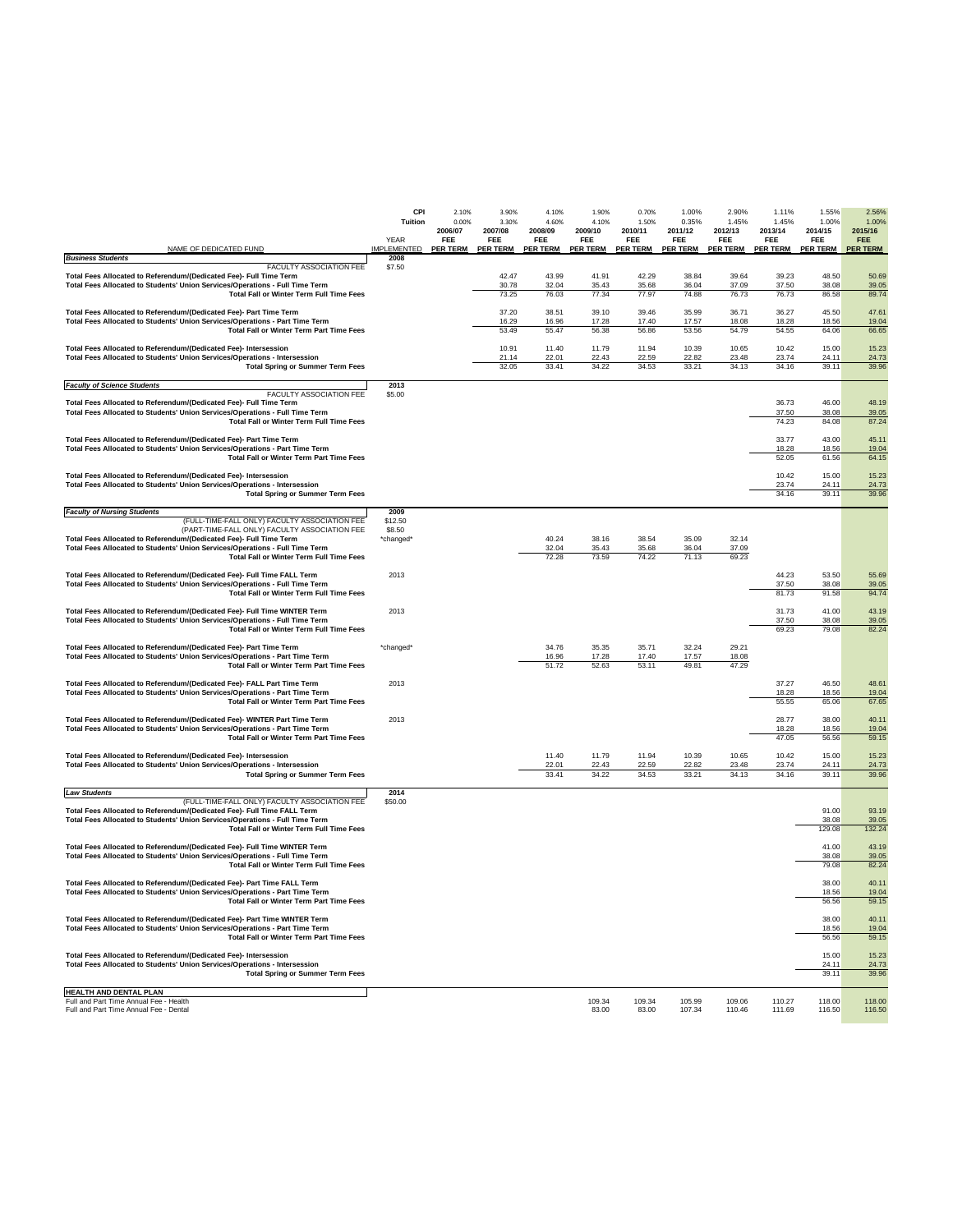<span id="page-12-0"></span>

Item No. 5a

## **OUTLINE OF ISSUE**

### Agenda Title: **Board Committee Appointments**

**Motion**: THAT the Board of Governors, on the recommendation of the Board Chair, Mr Douglas Goss, approve Board Committee appointments, as set forth in Attachment 1 to the agenda documentation.

### **Item**

| <b>Action Requested</b> | $\boxtimes$ Approval Recommendation Discussion/Advice Information          |  |  |  |  |  |
|-------------------------|----------------------------------------------------------------------------|--|--|--|--|--|
| Proposed by             | Mr Douglas Goss, Chair, Board of Governors                                 |  |  |  |  |  |
| Presenter               | Douglas Goss, Board Chair; Marion Haggarty-France, University<br>Secretary |  |  |  |  |  |
| Subject                 | Appointments to Board Committees                                           |  |  |  |  |  |

### **Details**

| Responsibility                  | Chair of the Board of Governors                                                                                                                                                        |
|---------------------------------|----------------------------------------------------------------------------------------------------------------------------------------------------------------------------------------|
| The Purpose of the Proposal is  | To consider revisions to the annual appointment roster to Board                                                                                                                        |
| (please be specific)            | Committees.                                                                                                                                                                            |
| The Impact of the Proposal is   | To ensure that newly-appointed Board members have been appointed to<br>Committees and that Committee membership reflects the appropriate<br>Terms of Reference.                        |
| Replaces/Revises (eg, policies, | Replaces the current 2014-2015 Committee Membership List approved                                                                                                                      |
| resolutions)                    | at the December 10, 2014 Board meeting.                                                                                                                                                |
| Timeline/Implementation Date    | Effective upon approval.                                                                                                                                                               |
| <b>Estimated Cost</b>           | n/a                                                                                                                                                                                    |
| Sources of Funding              | n/a                                                                                                                                                                                    |
| <b>Notes</b>                    | The Board of Governors annually reviews the recommendations of the<br>Board Chair for appointments to Board Standing and Other Committees.<br>Other appointments are made as required. |
|                                 | These appointments reflect the change in graduate and undergraduate<br>student representation on the Board as a result of recent student<br>elections.                                 |

### **Alignment/Compliance**

| Alignment with Guiding                                                   | Mandates and Roles for the Board of Governors, Dare to Discover,                                                                                                                                                                                                                                                                                                                                                                                        |
|--------------------------------------------------------------------------|---------------------------------------------------------------------------------------------------------------------------------------------------------------------------------------------------------------------------------------------------------------------------------------------------------------------------------------------------------------------------------------------------------------------------------------------------------|
| Documents                                                                | Comprehensive Institutional Plan                                                                                                                                                                                                                                                                                                                                                                                                                        |
| Compliance with Legislation,                                             | The Board's General Terms of Reference for Board Standing                                                                                                                                                                                                                                                                                                                                                                                               |
| Policy and/or Procedure                                                  | Committees, Sections 3 and 4 state:                                                                                                                                                                                                                                                                                                                                                                                                                     |
| Relevant to the Proposal                                                 |                                                                                                                                                                                                                                                                                                                                                                                                                                                         |
| (please guote legislation and<br>include identifying section<br>numbers) | 3. A member of a Committee shall be appointed by the Board for a term<br>commencing on a date selected by the Board and expiring on the earliest<br>of:                                                                                                                                                                                                                                                                                                 |
|                                                                          | the effective date of the resignation of that member from the Board;<br>(i)<br>the effective date of the resignation of that member from that<br>(ii)<br>Committee:<br>(iii) a date selected by the Board;<br>(iv) the expiry date of the term of the appointment of a non-Board member<br>to the Committee: and<br>$(v)$ the effective date of a general appointment of all members to that<br>committee (ordinarily the first Board meeting in June). |
|                                                                          | A member of a Committee is eligible to be reappointed to that Committee.                                                                                                                                                                                                                                                                                                                                                                                |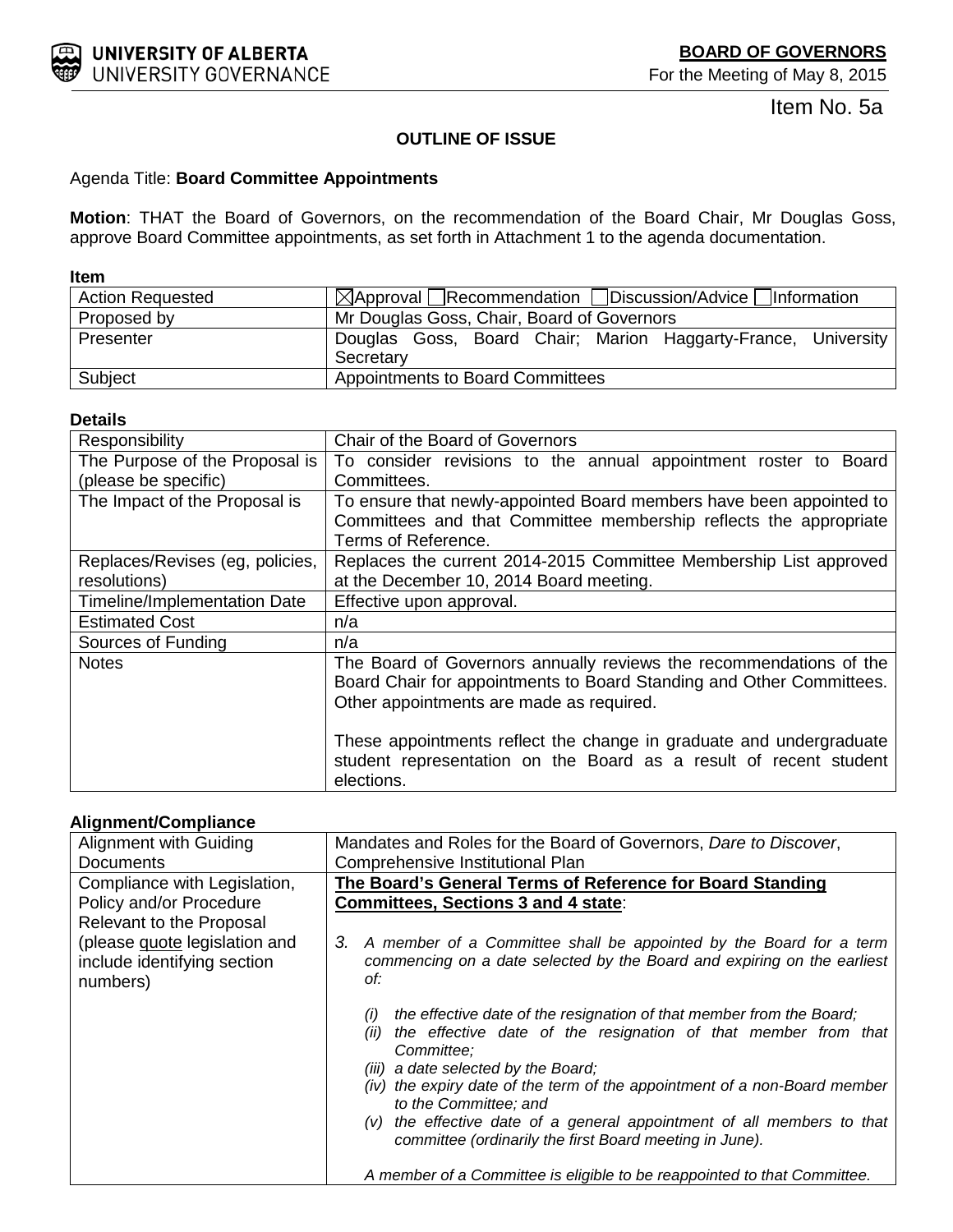

## Item No. 5a

*4. There shall be members of each Committee who are Board members; non-Board members may be drawn from the University Senate and elsewhere within the University or from the community as the Board considers may be appropriate or as may be provided in the Committee's terms of reference. Where the terms of reference of a Committee provide for a number of members in excess of those specifically required to be represented on the Committee, additional members may, subject to the foregoing, be appointed from any constituency.*

### **Routing** (Include meeting dates)

| <b>Consultative Route</b>      | <b>Board Chair</b>                             |
|--------------------------------|------------------------------------------------|
| (parties who have seen the     | <b>Student Board Representatives</b>           |
| proposal and in what capacity) | <b>University Governance</b>                   |
| Approval Route (Governance)    | Board of Governors, May 8, 2015 (for approval) |
|                                |                                                |
| <b>Final Approver</b>          | Board of Governors, May 8, 2015                |

Attachment:

1. Proposed 2014-2015 Board of Governors Committee Membership (1 page) – for approval

*Prepared by:* Juli Zinken, Acting Board Secretary, University Governance